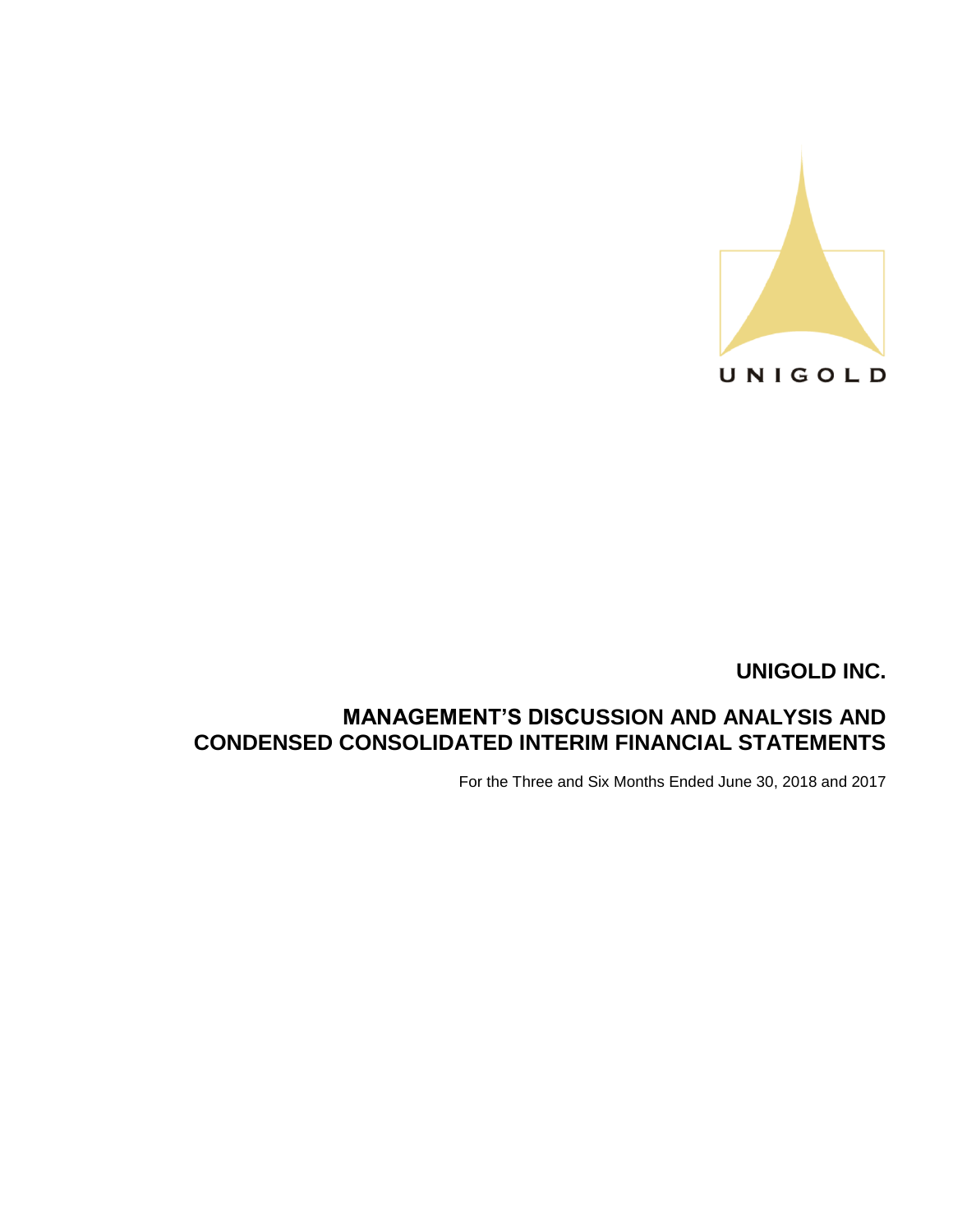# **MANAGEMENT'S DISCUSSION AND ANALYSIS**

The following discussion and analysis of the unaudited, condensed consolidated interim operating results and financial condition of Unigold Inc. ("Unigold" or the "Corporation") for the fiscal periods ended June 30, 2018 and 2017 should be read in conjunction with the unaudited, condensed consolidated interim financial statements of the Corporation and notes thereto at June 30, 2018. All financial information in this MD&A has been prepared in accordance with International Financial Reporting Standards ("IFRS"), and all dollar amounts are expressed in Canadian dollars unless otherwise indicated. Additional information, including the Corporation's press releases, has been filed electronically through the System for Electronic Document Analysis and Retrieval ("SEDAR") and is available online at www.sedar.com. The date of this report is August 22, 2018.

## *Corporation Overview*

Unigold is a Canadian based, growth oriented, junior natural resource Corporation focused on exploring and developing its significant land position in the Dominican Republic, within the highly prospective, Cretaceous age, Tireo Formation. Unigold operates through its wholly owned Canadian subsidiary, Unigold Resources Inc., and its 97 per cent owned subsidiary, Unigold Dominicana, S.R.L., which is incorporated in the Dominican Republic.

The Tireo Formation, an emerging gold and base metal district, is a 75 kilometre wide series of volcanic and sedimentary rocks trending northwesterly across the island of Hispaniola. On May 22, 2018, Unigold announced that the Ministry of Energy and Mines of the Dominican Republic has granted the Corporation the Neita Fase II Exploration Concession. The Concession is valid for a three-year period after which there is a possibility to two additional one-year extensions. Unigold's owns a 100 percent interest in the 21,031 hectare Neita Fase II concession, located in the west central highlands of the Dominican Republic along the border with Haiti.

## *Forward-Looking Statements*

This MD&A contains "forward-looking information" within the meaning of applicable Canadian securities legislation. Forward-looking information includes, but is not limited to, information concerning Unigold's exploration program and planned gold production as well as Unigold's strategies and future prospects. Generally, forward-looking information can be identified by the use of forward-looking terminology such as "plans", "expects", or "does not expect", "is expected", "budget", "scheduled", "estimates", "forecasts", "intends", "anticipates", or "does not anticipate", or "believes" or variations of such words and phrases or statements that certain actions, events or results "may", "could", "would", "might", or "will be taken", "occur", or "be achieved". Forward-looking information is based on the opinions and estimates of management at the date the information is made, and is based on a number of assumptions and subject to a variety of risks and uncertainties and other factors that could cause actual events or results to differ materially from those projected in the forward-looking information. Assumptions upon which such forward-looking information is based include, without limitation, availability of skilled labour, equipment, and materials; the potential of the Corporation's properties to contain economic metals deposits; the Corporation's ability to meet its working capital needs for the twelve-month period ending June 30, 2019; and the plans, costs, timing and capital for future exploration and development of the Corporation's property interests in the Dominican Republic. Many of these assumptions are based on factors and events that are not within the control of Unigold and there is no assurance they will prove to be correct. Factors that could cause actual results to vary materially from results anticipated by such forwardlooking information include changes in market conditions, variations in ore reserves, resources, grade or recovery rates, risks relating to international operations (including legislative, political, social, or economic developments in the jurisdictions in which Unigold operates), economic factors, government regulation and approvals, environmental and reclamation risks, actual results of exploration activities, fluctuating metal prices and currency exchange rates, costs, changes in project parameters, conclusions of economic evaluations, the possibility of project cost overruns or unanticipated costs and expenses, labour disputes and the availability of skilled labour, failure of plant, equipment or processes to operate as anticipated, capital expenditures and requirements for additional capital, risks associated with internal control over financial reporting, and other risks of the mining industry. Although Unigold has attempted to identify important factors that could cause actual actions, events or results to differ materially from those described in forward-looking information, there may be other factors that cause actions, events or results not to be anticipated, estimated or intended. There can be no assurance that forward-looking information will prove to be accurate, as actual results and future events could differ materially from those anticipated in such information. Unigold undertakes no obligation to update forward-looking information if circumstances or management's estimates or opinions should change except as required by applicable securities laws. The reader is cautioned not to place undue reliance on forward-looking information.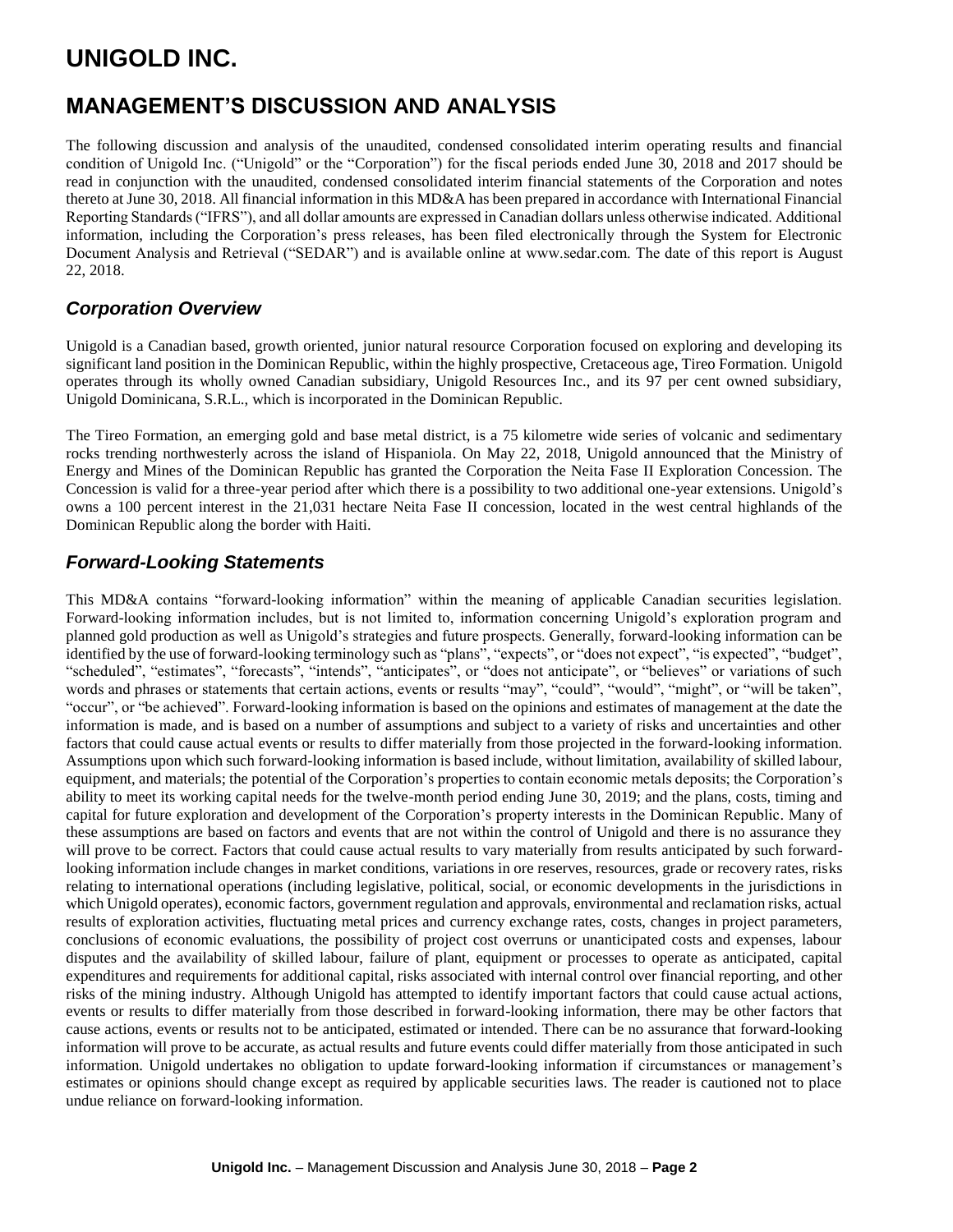## *Nature of Operations and Going Concern*

On November 12, 2013, the Corporation announced an initial inferred mineral resource estimate for the Candelones deposits assuming open-pit mining of the deposits. This resource was estimated to be 39.5 M tonnes averaging 1.6 grams per tonne  $({}^{\omega}g/t$ ") gold ("Au") containing 2.0 M ounces ("oz.") of gold. On February 24, 2015, the Corporation announced an updated inferred mineral resource estimate for the Candelones Extension deposit, assuming underground mining of this deposit. The updated resource estimated 5.2 M tonnes averaging 5.3 g/t Au containing 894,000 oz. of gold with 0.35 percent ("%") copper ("Cu") containing 41.2 M lbs of copper. The reader is cautioned that mineral resources are not mineral reserves and do not have demonstrated economic viability. A mineral resource is a concentration or occurrence of solid material of economic interest in or on the Earth's crust in such form, grade or quality and quantity that there are reasonable prospects for eventual economic extraction. The location, quantity, grade or quality, continuity and other geological characteristics of a mineral resource are known, estimated or interpreted from specific geological evidence and knowledge, including sampling.

The recoverability of the amounts shown for mineral properties and deferred exploration and evaluation costs are dependent upon the existence of economically recoverable mineral reserves, the ability of the Corporation to obtain the necessary financing to complete its exploration programs and upon future profitable production or proceeds from disposition of such properties.

Because of continuing operating losses, the Corporation's continuance as a going concern is dependent upon its ability to obtain adequate financing or to reach profitable levels of operation. Management feels that there is a material uncertainty, which causes significant doubt about the Corporation's ability to continue as a going concern. To address its financing requirements, the Corporation will seek financing through measures that may include joint venture agreements, debt and equity financings, asset sales, and rights offerings to existing shareholders.

It is not possible to predict whether financing efforts will be successful or if Unigold will attain profitable levels of operation. These condensed consolidated interim financial statements do not include any adjustments to the carrying values of assets and liabilities and the reported expenses and statement of financial position classification that would be necessary should the Corporation be unable to continue as a going concern and therefore be required to realize its assets and liquidate its liabilities and commitments in other than the normal course of business and at amounts different from those in the accompanying consolidated financial statements. These adjustments could be material.

On May 22, 2018, Unigold announced that the Ministry of Energy and Mines of the Dominican Republic has granted the Corporation the Neita Fase II Exploration Concession. The Concession is valid for a three-year period after which there is a possibility to two additional one-year extensions.

## *Exploration*

#### *Neita*

Unigold's Neita concession covers a 21,000-hectacre area within the highly prospective Tireo Formation, a 75 kilometre wide series of volcanic and sedimentary rocks trending northwesterly through the island of Hispaniola. The Tireo Formation hosts a number of promising gold and base metal targets, both in the Dominican Republic and Haiti. During 2013, over 5.0 M gold equivalent oz. were defined in the Tireo Formation.

Unigold has been actively exploring the Neita Concession since 2002, compiling an extensive geochemical and geophysical database and isolating numerous anomalies with the potential to host economically viable deposits of gold, zinc and copper. Since acquiring the Neita property, Unigold has completed over 32,000 soil samples, 10,000 rock samples, 31,000 metres of surface trenching, and over 117,700 metres of diamond drilling. Drilling has largely focused on the Candelones deposits in the south of the concession.

No work is currently under way on the property. The Ministry of Energy and Mines approved the Corporation's application to explore the 21,031 hectare concession in May 2018. The Corporation is currently awaiting approval of the Environmental License for the granted Exploration Concession. This application is currently awaiting final approval by the Minister of the Environment. Approval is expected in the third quarter of 2018. On approval, the Corporation will resume active exploration of the Candelones Project, and plans to focus on increasing the current mineral resource estimate.

The Corporation plans to:

- evaluate the near surface oxide mineralization at the Candelones Main and Connector Zones; and
- complete a follow up Induced Polarization ("IP") survey targeting the high grade, gold-copper massive sulphide mineralization discovered at the Candelones Extension deposit in 2016.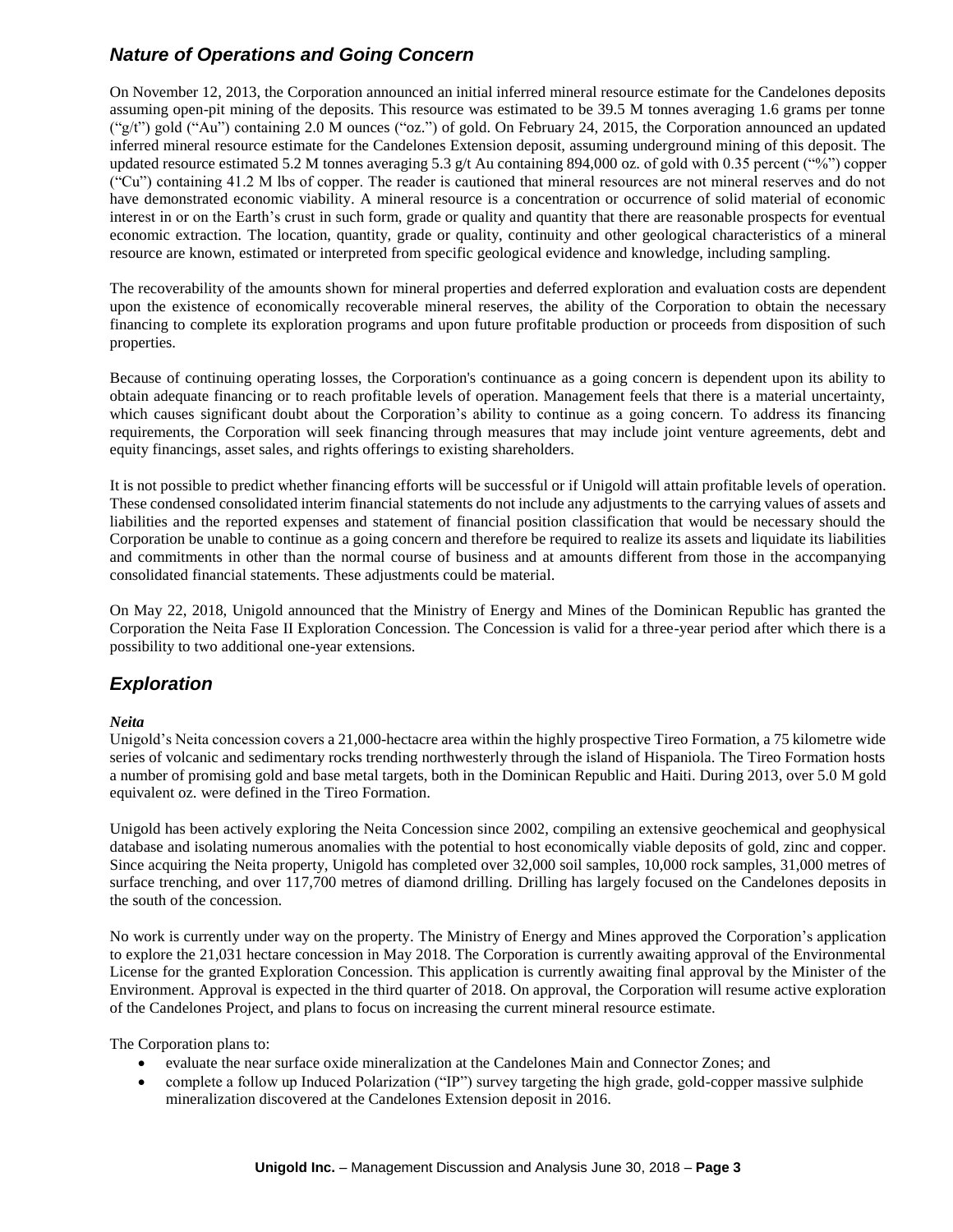Unigold believes there is an excellent opportunity to increase both the near surface oxide resource as well as the deep, high grade sulphide resource. Petrographic work on samples collected in 2016 concluded that the massive sulphide mineralization intersected by our 2016 drilling has an epigenetic origin. Recent analysis of the IP survey completed in 2011 by the Corporation's geophysical consultant, combined with physical properties testing on drill core, suggest that additional ground IP surveys could assist in identifying the continuation of the massive sulphide mineralization and assist in drill targeting.

The oxide mineralization at the Candelones Main and Connector deposits is a compelling exploration target given that metallurgical work in 2007 indicated robust gold recoveries. Review of the historical drilling suggests that the oxide mineralization extends from surface to a depth of 10-15 metres. Unigold believes the oxide resource represents an opportunity for a small, efficient and profitable starter pit that would establish early initial cash flow allowing for the development of the higher grade, sub-surface sulphide resource at the Candelones Extension."

#### Completed work:

|                                 | <b>Statistics</b>   |              |                 |  |  |
|---------------------------------|---------------------|--------------|-----------------|--|--|
| Compilation data                | Q <sub>2</sub> 2018 | Year to date | PROJECT TO DATE |  |  |
| Drilling $-$ holes              |                     |              | 494             |  |  |
| Drilling $-$ metres             |                     |              | 117,735         |  |  |
| Trenching – metres              |                     |              | 31,559          |  |  |
| Geochemical analysis            |                     |              | 142,697         |  |  |
| Grab samples                    |                     |              | 10,108          |  |  |
| Soil samples                    |                     |              | 32,704          |  |  |
| Stream samples                  |                     |              | 884             |  |  |
| Induced polarization lines – km |                     |              | 196             |  |  |
| Magnetic survey lines $-$ km    |                     |              | 687             |  |  |

The material categories of exploration and evaluation assets are summarized below:

|                                                        |                 | Year to date |              |
|--------------------------------------------------------|-----------------|--------------|--------------|
| As at                                                  | January 1, 2018 | additions    | Jun 30, 2018 |
| Consulting (contract geologists and other technical    |                 |              |              |
| specialists)                                           | \$6,719,757     | 4.876<br>S   | \$6,724,633  |
| Drilling (including supplies and logistics expenses)   | 13,262,450      |              | 13,262,450   |
| Field expense (including geochemistry and geophysics)  | 2,291,128       | 191          | 2,291,319    |
| Laboratory analysis                                    | 4,640,535       |              | 4,640,535    |
| Travel                                                 | 1,615,651       | 2.791        | 1,618,442    |
| Wages & salaries                                       | 4,608,504       | 90.821       | 4,699,325    |
| Other (includes legal costs, capitalized depreciation) | 6,472,221       | 116.524      | 6,588,745    |
|                                                        | \$39,610,246    | \$215,203    | \$39,825,449 |

## *Results of Operations*

For the quarter ended June 30, 2018, the Corporation recorded a loss of \$121,472, or \$0.00 per share, compared with a loss of \$178,647 or \$0.00 per share, in 2017. For the quarter ended June 30, 2018, a loss of \$2,682 was recorded on investment income. Investment income had been over accrued in previous periods and the provision was corrected on maturity of the investment.

Professional and consulting fees decreased to \$17,828 from \$57,964 in the second quarter of 2017. In Q2 2017 Unigold was paying fees for marketing and promotion services. The contract was terminated in Q2 2017.

The material components of general and administrative expenses are detailed below.

|                               | Three Months Ending June 30, |
|-------------------------------|------------------------------|
|                               | 2018<br>2017                 |
| Rent                          | \$1,575<br>\$2,100           |
| Insurance                     | 4,226<br>4,214               |
| Telephone                     | 1,007<br>799                 |
| Computer supplies and support | 14,546<br>12,878             |
| Other                         | 1,807<br>1,662               |
| Total                         | \$21,140<br>\$23,674         |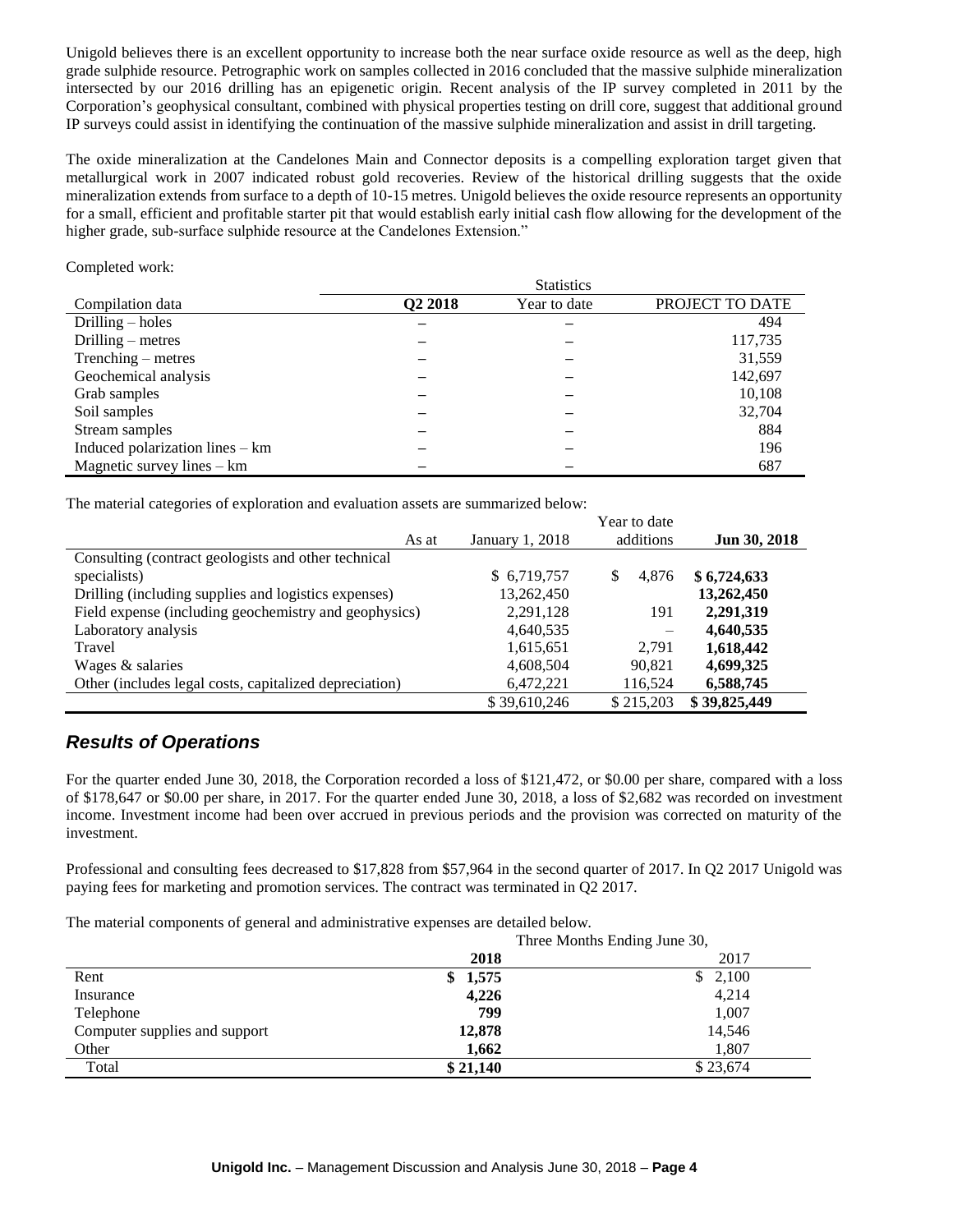## *Liquidity and Capital Resources*

The Corporation has no producing properties and, consequently, has no current operating income or cash flow. Financing of the Corporation's activities to date has been primarily obtained from equity issues. The continuing development of the Corporation's properties therefore depends on the Corporation's ability to obtain additional financing.

Market appetite for investing in resource stocks is at a historically very low level. Most resource companies have seen significant stock price erosion over the last five years. M&A activities and financing activities are also at extremely low levels. Globally, resource nationalism has made investors wary. Many major projects have been deferred or cancelled. There has been a continuing sell-off at the junior end of the market that is starving junior exploration companies of capital. Investors are looking for low-risk, near-term, high yield opportunities that the junior mining sector cannot currently provide. Investors tolerant of high risk/high return have moved into cannabis and Bitcoin equities. The Corporation may not be able to raise capital in these markets or, if financing is possible, it may be small to limit dilution.

Unigold has 16,000,000 warrants priced at \$0.45 that were initially scheduled to expire in Q2 2018. The delay in the renewal of the exploration concession has resulted in significant stock price erosion. At the current stock price the warrants were unlikely to be exercised. The term of the warrants was extended by one year to May 25, 2019.

As of June 30, 2018, the Corporation had a cash balance of \$1,050,332 (December 31, 2017 – \$1,453,259) and working capital of \$1,029,386 (December 31, 2017 – \$1,477,172).

## *Outlook*

Unigold had sufficient cash available as at June 30, 2018 to continue its operations and fund a limited exploration program. Extensive work remains to be done on the property in order to make an informed decision as to whether a mine is economically viable. Now that the exploration concession has been renewed, Unigold intends to resume an active exploration program contingent on the availability of financing.

## *Quarterly Financial Information (Unaudited)*

The following table sets out selected financial information derived from the Corporation's consolidated financial statements for each of the eight most recently completed quarters:

|                           |        | 2018   | 2017   |        |        |        | 2016   |        |
|---------------------------|--------|--------|--------|--------|--------|--------|--------|--------|
| (\$ thousands, except per |        |        |        |        |        |        |        |        |
| share amounts)            | Ο2     | 01     | O4     | O3     | О2     | O1     | Ο4     | Q3     |
| Revenue                   |        |        |        |        |        |        |        |        |
| Net loss                  | (121)  | (237)  | (98)   | (147)  | (178)  | (184)  | (249)  | (140)  |
| Net loss per share: Basic |        |        |        |        |        |        |        | (0.00) |
| and diluted               | (0.00) | (0.01) | (0.00) | (0.00) | (0.00) | (0.01) | (0.00) |        |
| Acquisition of            |        |        |        |        |        |        |        |        |
| exploration and           |        |        |        |        |        |        |        |        |
| evaluation assets         | 86     | 83     | 122    | 153    | 191    | 143    | 543    | 743    |

The loss in Q1 2018 includes a non-cash loss of \$89,703 on the write down of fixed assets. Acquisition of exploration and evaluation activities varies on the level and type of activity with drilling consuming the most funds

## *Related Party Transactions*

Included in the accounts for the periods ended June 30, 2018 and 2017 are payments made to officers, directors and corporations under the control or significant influence of officers and directors of the Corporation as follows:

|                                            | Three months ended June 30, |          | Six months ended June 30, |           |  |
|--------------------------------------------|-----------------------------|----------|---------------------------|-----------|--|
|                                            | 2018                        | 2017     | 2018                      | 2017      |  |
| Management services fees paid to           |                             |          |                           |           |  |
| corporations controlled by or under        |                             |          |                           |           |  |
| significant influence of an officer of the |                             |          |                           |           |  |
| Corporation                                | \$7,125                     | \$16,545 | \$9,713                   | \$25,545  |  |
| Professional fees paid to officers         | 33,250                      | 49,100   | 79,000                    | 110,750   |  |
|                                            | \$40,325                    | \$65,645 | \$88,713                  | \$136,295 |  |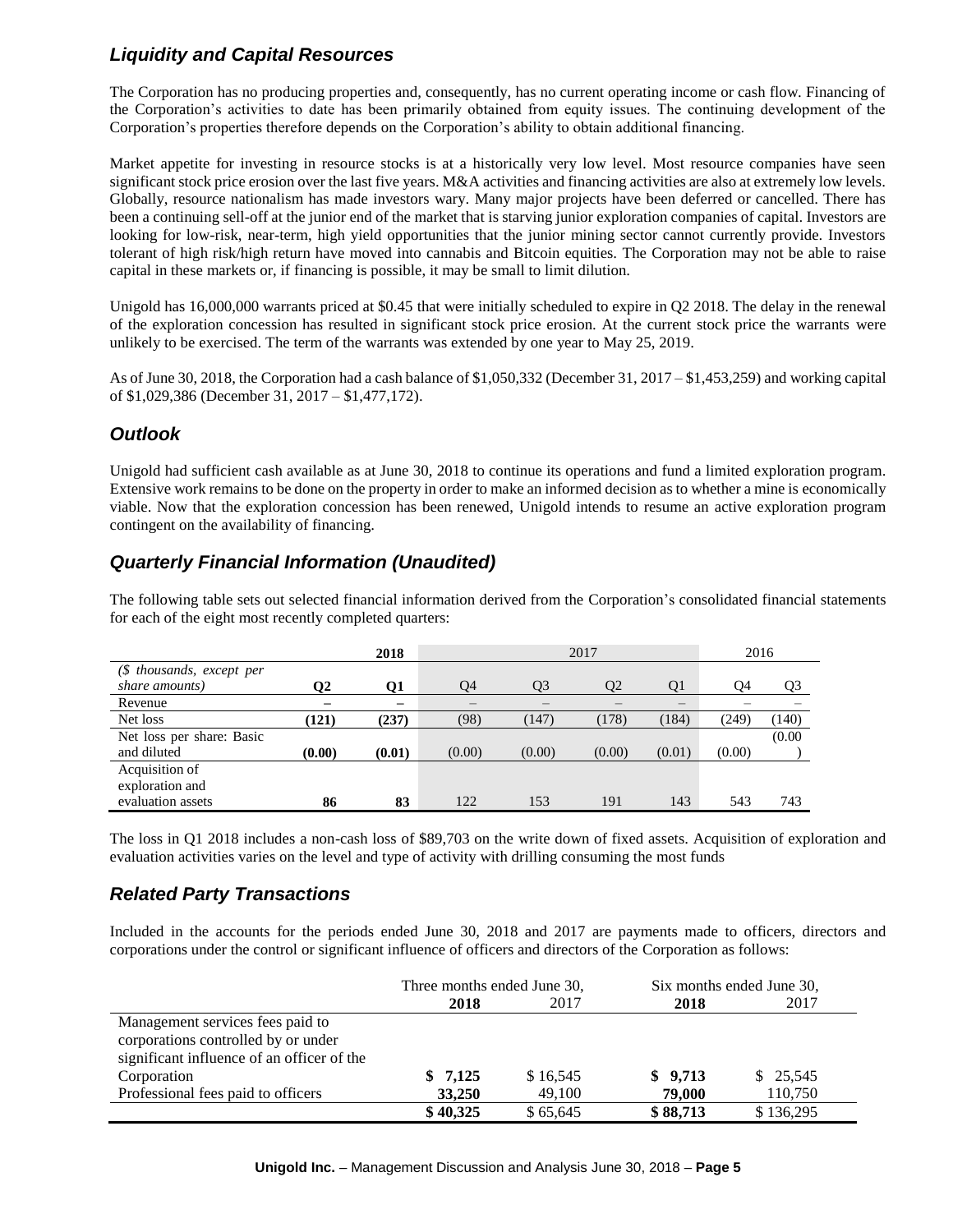These transactions were in the normal course of operations and were measured at the exchange amount, which is the amount of consideration established and agreed to by the related parties. These transactions were in the normal course of operations and were measured at the exchange amount, which is the amount of consideration established and agreed to by the related parties.

## *Commitments, Contingencies and Contractual Obligations*

The Corporation's exploration activities are subject to various federal, provincial and international laws and regulations governing the protection of the environment. These laws and regulations are continually changing and generally becoming more restrictive. The Corporation conducts its operations so as to protect public health and the environment and believes its operations are materially in compliance with all applicable laws and regulations. The Corporation has made, and expects to make in the future, expenditures to comply with such laws and regulations.

Minimum contractual payments over the next five years are as follows:

| Year         | Total         | 2018                    | 2019 | 2020 | 2021                     | 2022 |
|--------------|---------------|-------------------------|------|------|--------------------------|------|
| Office lease | \$4,300       | 4,300                   | –    |      | $\overline{\phantom{0}}$ |      |
| Services     | 117,000<br>┸┸ | .000<br>17              | -    | –    | $\overline{\phantom{0}}$ |      |
|              | \$121,300     | 1.300<br>$\sim$ 1<br>-- | –    |      | -                        |      |

## *Trend Information*

There are no major trends that are anticipated to have a material effect on the Corporation's financial condition and results of operations in the near future.

## *Off-Balance Sheet Arrangements*

The Corporation has no off-balance sheet arrangements, no capital lease agreements and no long-term debt obligations.

## *Proposed Transactions*

There are no proposed transactions that will materially affect the performance of the Corporation. As is typical of the gold exploration sector, Unigold is continually reviewing potential property acquisition, investment and joint venture transactions and opportunities

## *Critical Accounting Policies and Estimates*

The Corporation prepares its consolidated financial statements in accordance with IFRS. The most significant accounting estimates are the policy of capitalizing exploration costs on its properties and the valuation of such properties, and the stockbased compensation calculation.

The Corporation reviews its portfolio of exploration properties on an annual basis to determine whether a write-down of the capitalized cost of any property is required. The recoverability of the amounts shown for exploration properties and deferred exploration and evaluation assets is dependent on the existence of economically recoverable reserves, and the ability to obtain financing to complete the development of such reserves.

The Corporation uses the Black-Scholes model to determine the fair value of options and warrants. The main factor affecting the estimates of stock-based compensation is the stock price volatility used. The Corporation uses the historical price data and comparables in the estimate of future volatilities.

## *Risks and Uncertainties*

At the present time, Unigold does not hold any interest in a mining property in production. The Corporation's viability and potential successes lie in its ability to develop, exploit and generate revenue out of mineral deposits. Revenues, profitability and cash flow from any future mining operations involving the Corporation will be influenced by precious and/or base metal prices and by the relationship of such prices to production costs. Such prices have fluctuated widely and are affected by numerous factors beyond the Corporation's control.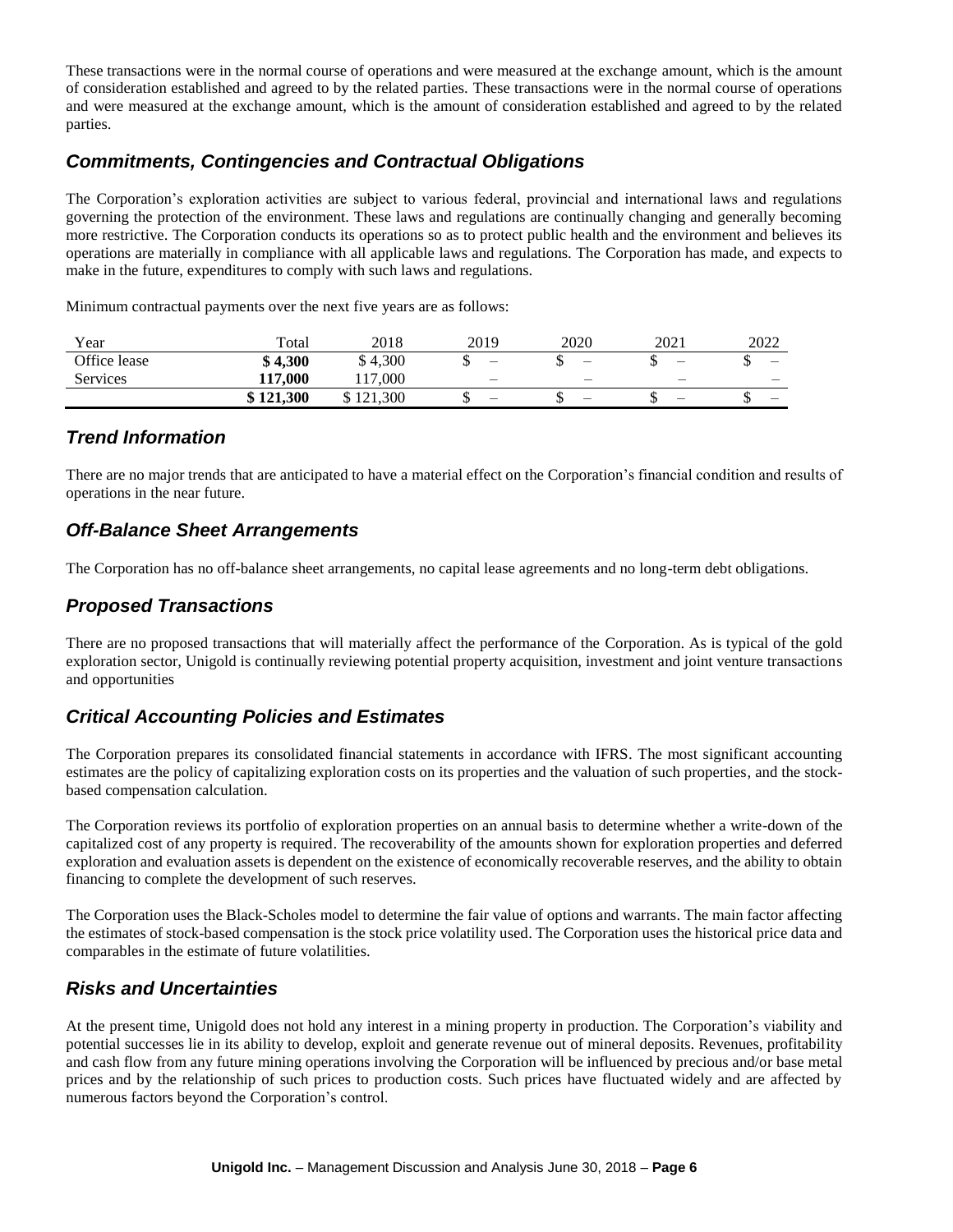#### *Nature of Mineral Exploration and Development Projects*

Mineral exploration is highly speculative in nature, involves many risks and frequently is non-productive. There is no assurance that exploration efforts will be successful. The exploration and development of mineral deposits involves significant financial and other risks over an extended period of time, which even a combination of careful evaluation, experience, and knowledge may not eliminate. Few mining properties that are explored are ultimately developed into producing mines. Major expenses are required to establish reserves by drilling and to construct mining and processing facilities. Large amounts of capital are frequently required to purchase necessary equipment. It is impossible to ensure that the current or proposed exploration programs on properties in which the Corporation has an interest will result in profitable commercial mining operations.

Success in establishing mineral reserves through exploration is the result of a number of factors, including the quality of management, the Corporation's level of geological and technical expertise, the quality of land available for exploration and other factors. Once mineralization is discovered, it may take several years in the initial phases of drilling until production is possible, during which time the economic feasibility of production may change. Substantial expenditures are required to establish proven and probable reserves through drilling, to determine the optimal metallurgical process to extract the metals from the ore and, in the case of new properties, to construct mining and processing facilities. Whether a deposit will be commercially viable depends on a number of factors, including the particular attributes of the deposit, such as its size and grade, costs and efficiencies of the recovery methods that can be employed, proximity to infrastructure, financing costs and governmental regulations, including regulations relating to prices, taxes, royalties, infrastructure, land use, importing and exporting of gold or silver, and environmental protection. The effect of these factors cannot be accurately predicted, but the combination of these factors may result in the Corporation not receiving an adequate return on its invested capital. Because of these uncertainties, no assurance can be given that exploration programmes will result in the establishment or expansion of resources or reserves.

#### *The Corporation's Properties Are Subject to Title Risks*

The Corporation has taken all reasonable steps to ensure that it has proper title to its properties. However, the Corporation cannot provide any guarantees that there are no prior unregistered agreements, claims or defects that may result in the Corporation's title to its properties being challenged. A successful challenge to the precise area and location of these claims could result in the Corporation being unable to operate on its properties as anticipated or being unable to enforce its rights with respect to its properties, which could have a material and adverse effect on the Corporation's future cash flows, earnings, results of operations and financial condition.

#### *The Corporation and Its Projects Are Subject to Risks of Operating in Foreign Countries*

The Corporation's projects are subject to the risks of operating in foreign countries. The Corporation's foreign operations and investments and its ability to carry on its business in the normal course may be adversely affected by political and economic considerations such as civil unrest, war (including in neighbouring states), terrorist actions, labour disputes, corruption, sovereign risk, political instability, the failure of foreign parties, courts or governments to honour or enforce contractual relations, changing government regulations with respect to mining (including environmental requirements, taxation, land tenure, foreign investments, income repatriation and capital recovery), fluctuations in currency exchange and inflation rates, import and export restrictions, challenges to the Corporation's title to properties or mineral rights, problems renewing concessions and permits, opposition to mining from environmental or other non-governmental organizations, increased financing costs, instability due to economic under-development, inadequate infrastructure, and the expropriation of property interests. In addition, the enforcement by Unigold of its legal rights to exploit its properties or to utilize its permits and concessions may not be recognized by the court systems in the Dominican Republic. The occurrence of one or more of these risks could have a material and adverse effect on the viability and financial performance of its foreign operations, which could have a material and adverse effect on the Corporation's future cash flows, earnings, results of operations and financial condition. Any of these events could also result in conditions that delay or prevent the Corporation from exploring or developing its properties even if economic quantities of minerals are found.

#### *Financing Risk*

To fund future investments in its mineral properties the Corporation requires capital. The Corporation may not have sufficient internally generated cash flow and working capital and may have to access the capital markets. Subject to economic conditions at the time, there can be no assurance the Corporation would be able to raise additional debt or equity financing on acceptable terms. If the Corporation cannot finance its future projects it could have a material and adverse effect on the Corporation's future cash flows, earnings, results of operations and financial condition.

### *Environmental Matters*

In the risks section above, reference was made to several risks impacting on environment matters. Unigold believes that it is in compliance with all environmental regulations in the Dominican Republic and has made no provision for environmental remediation costs as such costs are believed to be immaterial.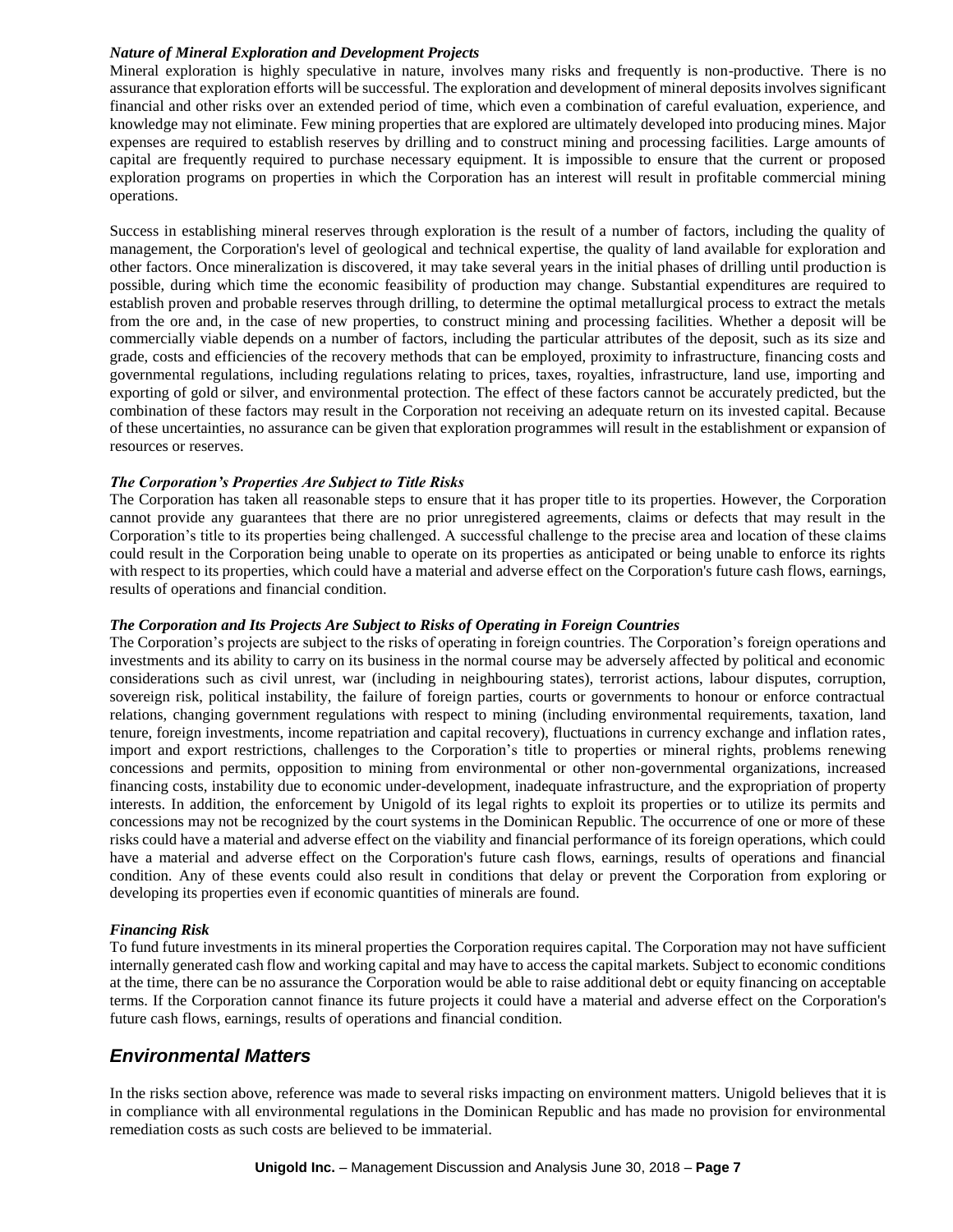## *Corporate Social Responsibility ("CSR"), Safety, Health and Environment.*

The Corporation engages in and adheres to the principles of sound Corporate Social Responsibility with the local communities and people where it operates. While the Corporation recognizes that the funds to achieve these goals are derived from shareholders investment in the Corporation, it also believes that those same shareholders recognize that pragmatic and cost effective CSR activity benefits all stakeholders and enables ongoing field activity with the support of local leaders, government, landowners and the community in general.

There were no lost time accidents during the period. There were no reportable environmental compliance events during the period.

## *Future Accounting Changes*

#### *Accounting standards and interpretations issued but not yet adopted*

Certain new standards, interpretations, amendments and improvements to existing standards are not yet effective for the period ended June 30, 2018, and have not been applied in preparing these unaudited, condensed consolidated interim financial statements as follows:

 IFRS 16 – *Leases* requires that leases over one year in length be recorded as a liability. IFRS 16 states that upon lease commencement a lessee recognises a right-of-use asset and a lease liability. The right-of-use asset is initially measured at the amount of the liability plus any initial direct costs. After lease commencement, the lessee shall measure the right-of-use asset at cost less accumulated depreciation and accumulated impairment.

IFRS 16 is effective for annual periods beginning on or after January 1, 2019. Unigold believes that adoption of the new standard will not have a material effect on the financial statements.

### *Financial Instruments*

#### *Fair Value*

IFRS requires that the Corporation disclose information about the fair value of its financial assets and liabilities. The carrying amounts for cash and cash equivalents, sundry receivables, accounts payable and accrued liabilities on the Statements of Financial Position approximate fair value because of the limited term of these instruments. Fair value estimates are made at the statement of financial position date based on relevant market information and information about the financial instrument. These estimates are subjective in nature and involve uncertainties in significant matters of judgment and therefore cannot be determined with precision. Changes in assumptions could significantly affect these estimates.

#### *Credit Risk*

Credit risk is the risk of loss associated with a counterparty's inability to fulfill its payment obligations. The Corporation's credit risk is primarily attributable to cash, other receivables, other financial assets and other investments. Cash is held with reputable Canadian financial institutions, from which management believes the risk of loss to be minimal. Financial instruments included in other receivables consist of harmonized sales tax due from the Federal Government of Canada. Other receivables are in good standing as of June 30, 2018. Management believes that the credit risk concentration with respect to financial instruments included in other receivables is minimal.

#### *Liquidity Risk*

As at June 30, 2018, the Corporation has working capital of \$1,029,386 (December 31, 2017 – \$1,477,172). As of June 30, 2018, the Corporation has a cash balance of \$1,050,332 (December 31, 2017– \$1,453,259 to settle current accounts payable and accrued liabilities of \$35.298 (December 31, 2017 – \$16,738). The Corporation's other current assets consist of other receivables of \$6,940 (December 31, 2017 – \$22,272) and other financial assets and prepaids of \$7,412 (December 31, 2017  $-$  \$18,379).

#### *Market Risk*

At the present time, the Corporation does not hold any interest in a mining property that is in production. The Corporation's viability and potential success depends on its ability to develop, exploit, and generate revenue from the development of mineral deposits. Revenue, cash flow, and profits from any future mining operations in which the Corporation is involved will be influenced by precious and/or base metal prices and by the relationship of such prices to production costs. Such prices can fluctuate widely and are affected by numerous factors beyond the Corporation's control.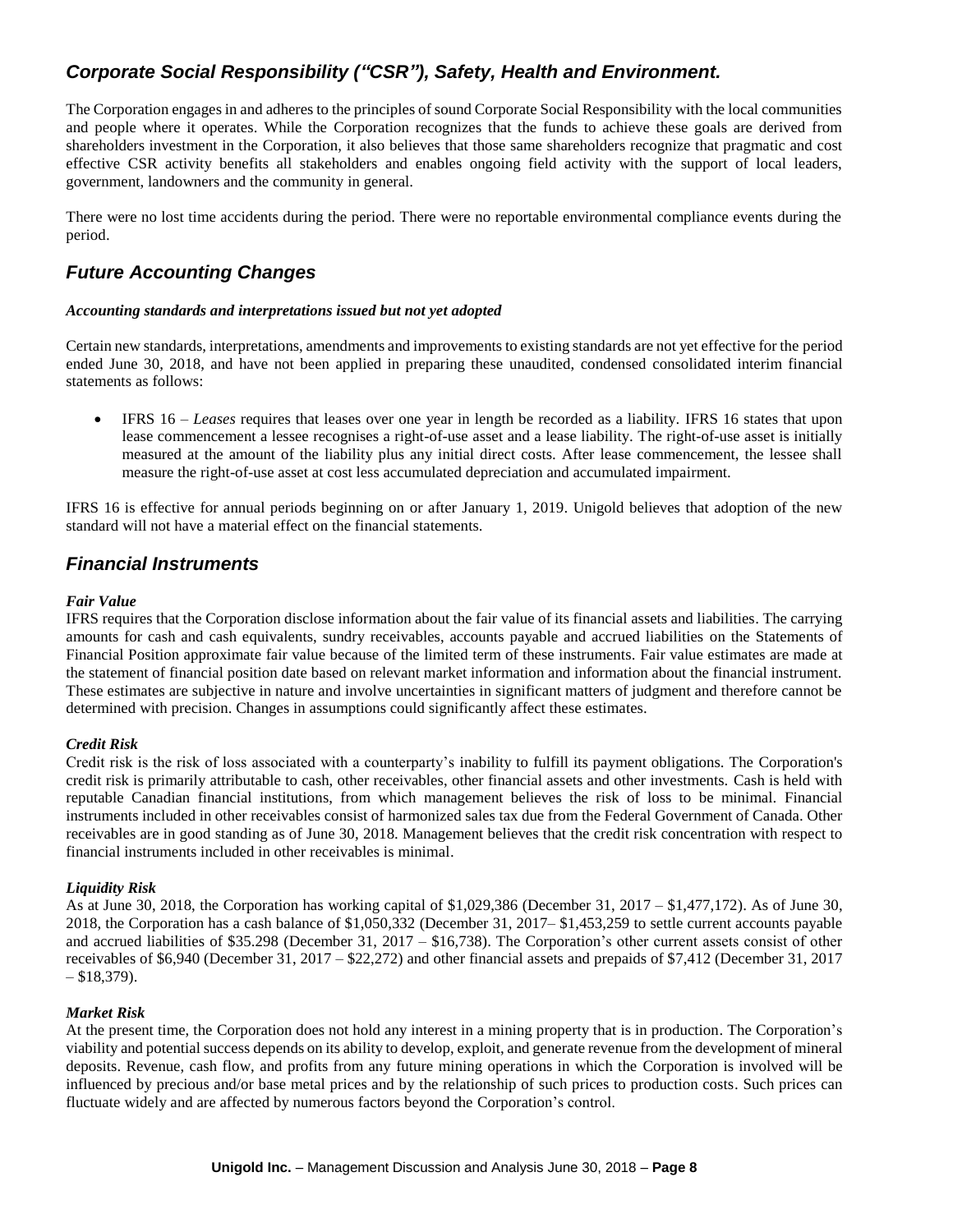#### *Foreign Exchange Risk*

The Corporation's financings are in Canadian dollars. Certain of the Corporation's transactions with its subsidiary, Unigold Dominicana, S.R.L. are incurred in foreign currencies and are therefore subject to gains or losses due to fluctuations in exchange rates. The Corporation is therefore subject to foreign exchange risk. As at June 30, 2018, the Corporation had cash balances of \$34,052 (December 31, 2017 – \$15,539) in United States dollars. U.S. \$ accounts payable as at June 30, 2018 were U.S. \$nil (December 31, 2017 – U.S. \$nil).

#### *Interest Rate Risk*

The Corporation's current policy is to invest excess cash in investment-grade short-term deposit certificates issued by its financial institutions. The Corporation periodically monitors the investments it makes and is satisfied with the creditworthiness of its financial institutions. As of June 30, 2018, interest rate risk is minimal since the Corporation has no interest-bearing debt instruments.

#### *Commodity Price Risk*

The ability of the Corporation to develop its properties and the future profitability of the Corporation is directly related to the market price of certain minerals.

#### *Sensitivity Analysis*

The Corporation is exposed to foreign currency risk of fluctuations on financial instruments that are denominated in U.S. dollars and the Dominican Republic Peso related to cash balances, other investments and accounts payable. Sensitivity to a plus or minus 5% change in the foreign exchange rate would not have resulted in a significant fluctuation in loss for the period ended June 30, 2018. The Corporation does not undertake currency hedging activities to mitigate its foreign currency risk.

#### *Capital Management*

Unigold considers its capital structure to consist of total equity attributable to equity holders of the Corporation. The Corporation manages its capital structure and makes adjustments to it, in order to have the funds available to support is exploration and corporate activities. The Corporation's objective in managing capital is to safeguard its ability to operate as a going concern. The Corporation is in the development stage and as such is dependent on external financing. In order to carry out planned exploration and development, and pay for administrative and operating costs, the Corporation will spend its existing working capital. The Corporation's objective when managing capital is to safeguard the Corporation's ability to continue as a going concern in order to pursue the exploration of its exploration properties and maximize shareholder returns. The Corporation satisfies its capital requirements through careful management of its cash resources and by equity issues, as necessary, based on the prevalent economic conditions of both the industry and the capital markets and the underlying risk characteristics of the related assets. Management reviews its capital management approach on an ongoing basis. The Corporation is not subject to externally imposed capital requirements.

## *Report on Internal Control over Financial Reporting and Disclosure Controls and Procedures*

In connection with Exemption Orders issued in November 2007 by each of the British Columbia Securities Commission and Ontario Securities Commission, the Chief Executive Officer and Chief Financial Officer of the Corporation have filed a Venture Issuer Basic Certificate with respect to the financial information contained in the unaudited, condensed consolidated interim financial statements and the accompanying related MD&A. In contrast to the certificate under National Instrument 52-109 (Certification of Disclosure in Issuer's Annual and Interim Filings) ("NI 52-109"), the Venture Issuer Basic Certificate does not include representations relating to the establishment and maintenance of disclosure controls and procedures and internal control over financial reporting, as defined in NI 52-109. For further information, the reader should refer to the Venture Issuer Basic Certificates filed by the Corporation with the Annual Filings on SEDAR at www.sedar.com. Management believes that based upon the evaluations and actions taken to date, reasonable assurance can be provided that there is no material misstatement of the financial results reported as of June 30, 2018.

## *Outstanding Share Data*

Details about the Corporation's outstanding common shares as at August 22, 2018 are as follows:

| Common shares issued and outstanding                                   | 45.671.309 |
|------------------------------------------------------------------------|------------|
| Potential issuance of common shares – warrants                         | 16,000,000 |
| Stock options issued to directors, employees, officers and consultants | 3.100,000  |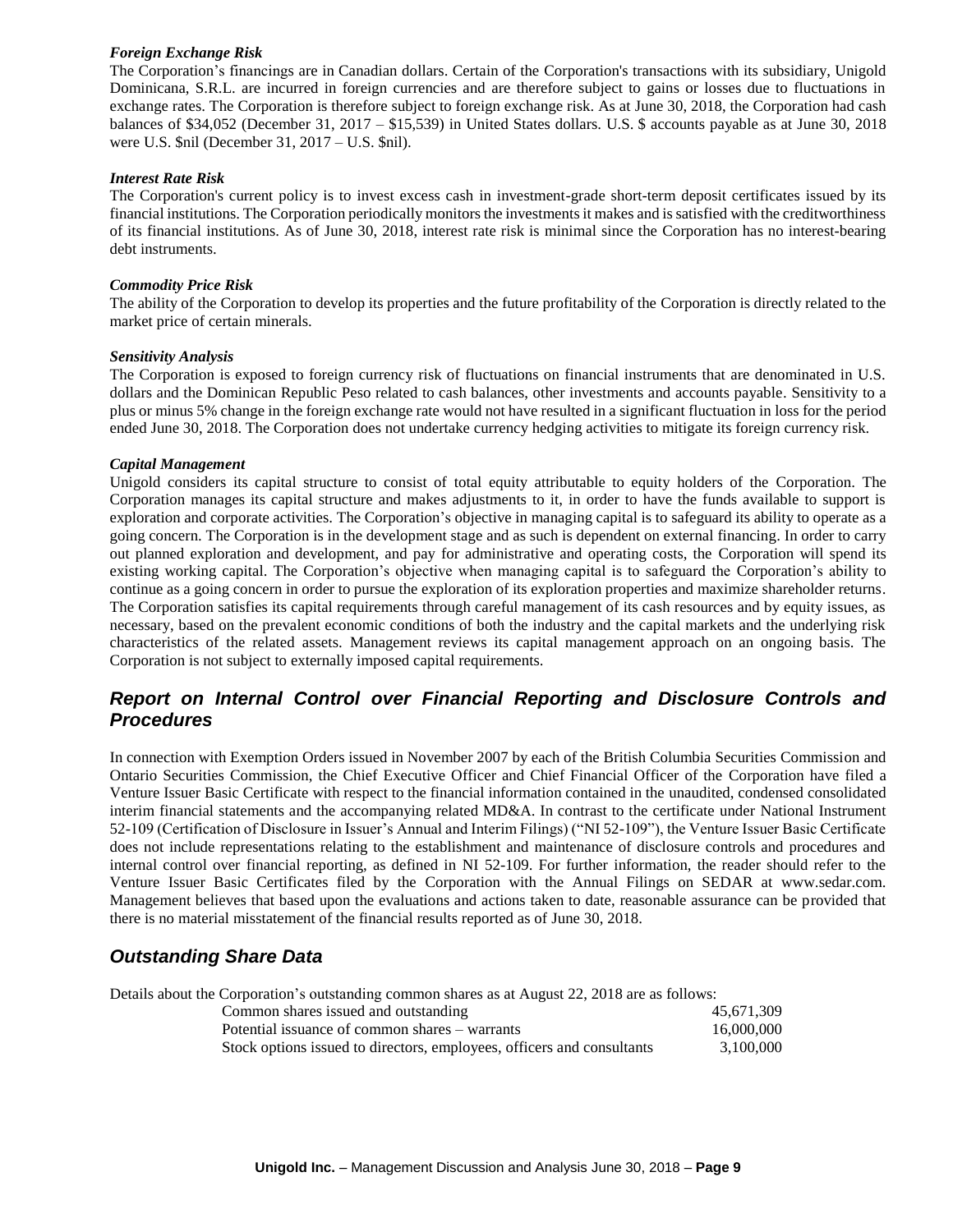## *Qualified Person*

The foregoing scientific and technical information has been prepared or reviewed by Wes Hanson, P.Geo., the Chief Operating Officer of the Corporation. He also supervises all work associated with the Corporation's exploration programs in the Dominican Republic. Mr. Hanson is a "qualified person" within the meaning of National Instrument 43-101. W. Lewis P. Geo. and A. San Martin MAusIMM(CP), both employed by Micon have reviewed and approved statements associated with the mineral resource estimates.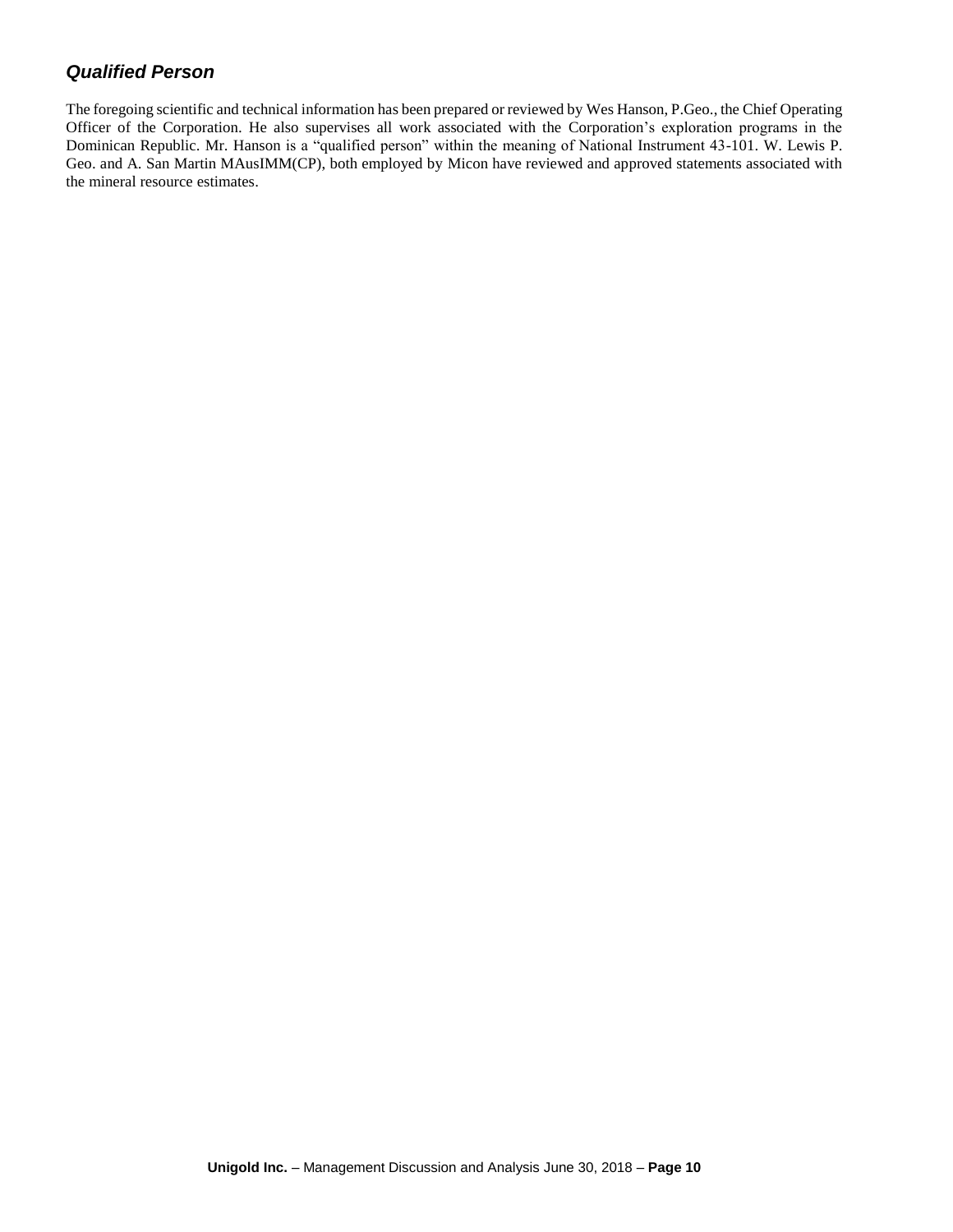# **CONDENSED CONSOLIDATED INTERIM FINANCIAL STATEMENTS**

For the Three and Six Months Ended June 30, 2018 and 2017 Expressed in Canadian Dollars Unaudited

The accompanying unaudited condensed consolidated interim financial statements of Unigold Inc. have been prepared by and are the responsibility of management. Unigold's auditors have not reviewed the unaudited condensed interim financial statements.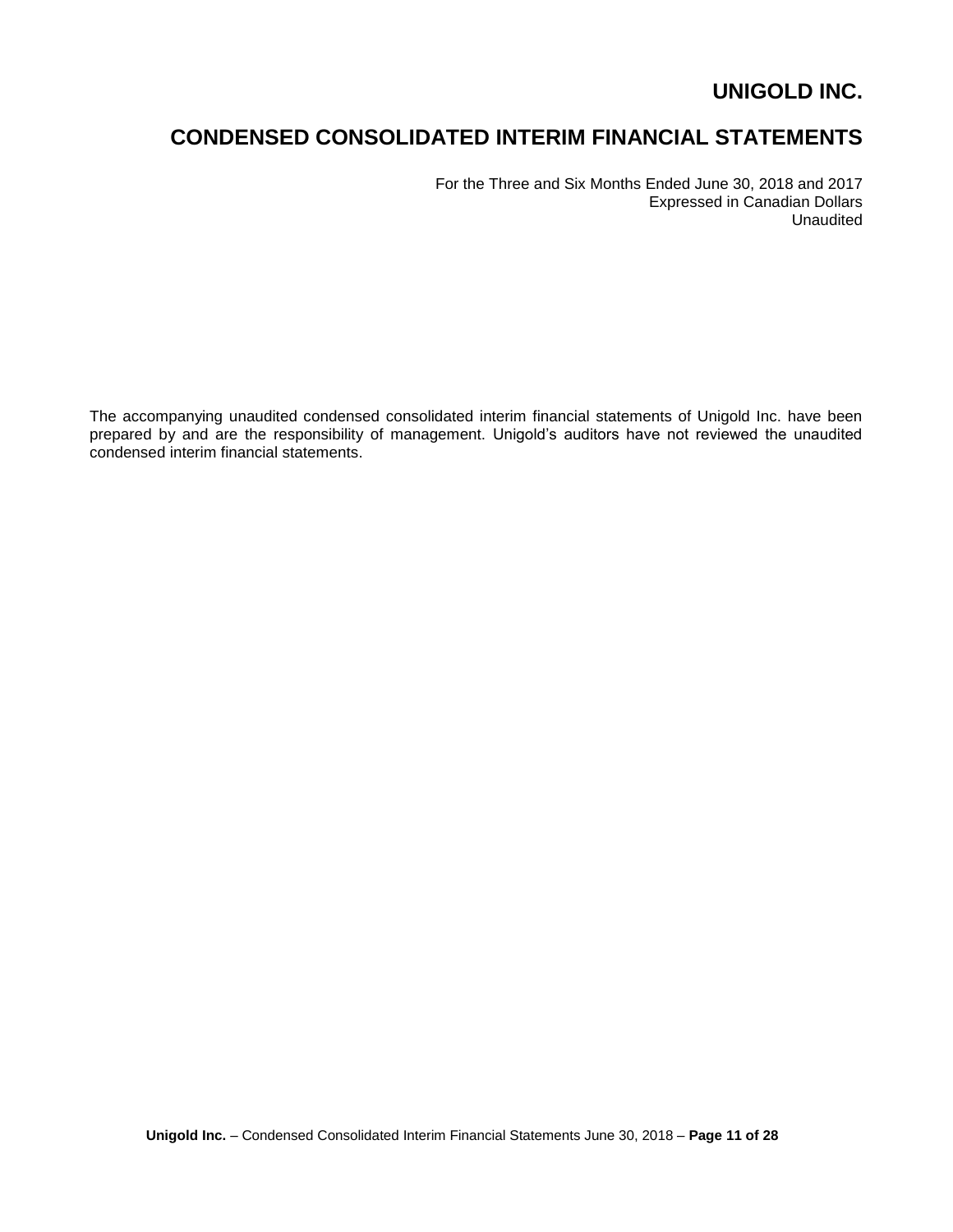## *CONDENSED CONSOLIDATED INTERIM STATEMENTS OF FINANCIAL POSITION*

*(Expressed in Canadian Dollars)*

|                                                              | June 30, 2018  |                   |
|--------------------------------------------------------------|----------------|-------------------|
| As at,                                                       | (unaudited)    | December 31, 2017 |
| <b>Assets</b>                                                |                |                   |
| <b>Current assets</b>                                        |                |                   |
| Cash                                                         | \$1,050,332    | \$1,453,259       |
| Other receivables                                            | 6,940          | 22,272            |
| Other financial assets and prepaids                          | 7,412          | 18,379            |
| Total current assets                                         | 1,064,684      | 1,493,910         |
| <b>Non-current assets</b>                                    |                |                   |
| Property, plant and equipment (Note 6)                       | 317,500        | 443,623           |
| Exploration properties (Note 7)                              | 283,747        | 283,747           |
| Exploration and evaluation assets (Note 7)                   | 39,825,449     | 39,610,247        |
|                                                              |                |                   |
| <b>Total assets</b>                                          | \$41,491,380   | \$41,831,527      |
|                                                              |                |                   |
| <b>Liabilities</b>                                           |                |                   |
| <b>Current liabilities</b>                                   |                |                   |
| Accounts payable and accrued liabilities                     | \$<br>35,298   | \$<br>16,738      |
| <b>Total liabilities</b>                                     | 35,298         | 16,738            |
|                                                              |                |                   |
| Equity attributable to shareholders of the Corporation       |                |                   |
| Share capital (Note $8(a)$ )                                 | 57,309,839     | 57,309,839        |
| Reserve for warrants (Note $8(b)$ )                          | 1,990,736      | 2,150,859         |
| Reserve for share-based payments ( <i>Note</i> $8(c)$ )      | 890,152        | 1,053,061         |
| Accumulated deficit                                          | (18, 737, 476) | (18,701,801)      |
| Total equity attributable to shareholders of the Corporation | 41,453,251     | 41,811,958        |
|                                                              |                |                   |
| <b>Non-controlling interest</b>                              | 2,831          | 2,831             |
|                                                              |                |                   |
| <b>Total equity</b>                                          | 41,456,082     | 41,814,789        |
| <b>Total liabilities and equity</b>                          | \$41,491,380   | \$41,831,527      |
|                                                              |                |                   |

Nature of operations *(Note 1)* Going concern *(Note 2)* Commitments and contingencies *(Notes 7 and 16)*

Approved on Behalf of the Board:

s/ Joseph Del Campo s/ Joseph Hamilton Director Director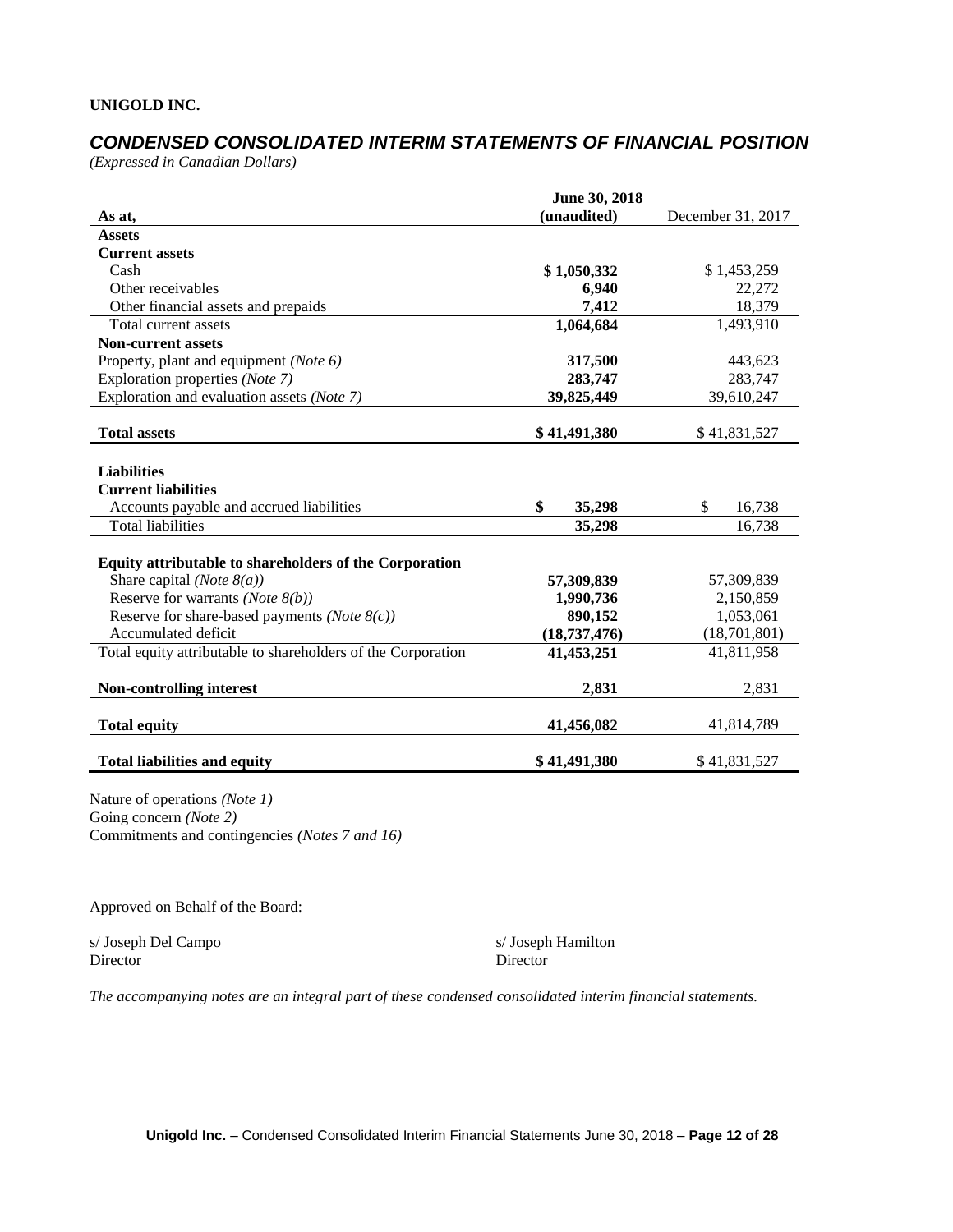## *CONDENSED CONSOLIDATED INTERIM STATEMENTS OF CHANGES IN SHAREHOLDERS' EQUITY*

*(Unaudited-Expressed in Canadian Dollars)*

|                                   |            | Share capital | Other reserves |             |             | Accumulated<br>Equity |                 |
|-----------------------------------|------------|---------------|----------------|-------------|-------------|-----------------------|-----------------|
|                                   | Number     |               |                | Share-based | Total other | Deficit               | attributable to |
|                                   | of shares  | Amount        | Warrants       | payment     | reserves    |                       | shareholders    |
| <b>Balance, January 1, 2018</b>   | 45,671,309 | \$57,309,839  | \$2,150,859    | \$1,053,061 | \$3,203,920 | \$ (18,701,801)       | \$41,811,958    |
| Transfer to deficit on expiry     |            |               |                | (162,909)   | (162,909)   | 162,909               |                 |
| Net loss for the period           |            |               |                |             |             | (237, 235)            | (237, 235)      |
| <b>Balance March 31, 2018</b>     | 45,671,309 | \$57,309,839  | \$2,150,859    | \$890,152   | \$3,041,011 | \$ (18,776,127)       | \$41,574,723    |
| Transfer to deficit on expiry     |            |               | (160, 123)     |             | (160, 123)  | 160,123               |                 |
| Net loss for the period           |            |               |                |             |             | (121, 472)            | (121, 472)      |
| <b>Balance June 30, 2018</b>      | 45,671,309 | \$57,306,839  | \$1,990,736    | \$890,152   | \$2,880,888 | \$(18,737,476)        | \$41,,453,251   |
|                                   |            |               |                |             |             |                       |                 |
|                                   |            |               |                |             |             |                       |                 |
| <b>Balance, January 1, 2017</b>   | 45,621,309 | \$57,299,940  | \$3,249,939    | \$1,671,314 | \$4,921,253 | \$ (19,806,679)       | \$42,414,514    |
| Net loss for the period           |            |               |                |             |             | (184, 116)            | (184, 116)      |
| <b>Balance March 31, 2017</b>     | 45,621,309 | \$57,299,940  | \$3,249,939    | \$1,671,314 | \$4,921,253 | \$ (19,990,795)       | \$42,230,398    |
| Transfer to deficit on expiry     |            |               | (1,099,080)    | (598,020)   | (1,697,100) | 1,697,100             |                 |
| Net loss for the period           |            |               |                |             |             | (178, 647)            | (178, 647)      |
| Balance June 30, 2017             | 45,621,309 | \$57,299,940  | \$2,150,859    | \$1,073,294 | \$3,224,153 | \$ (18, 472, 342)     | \$42,051,751    |
| Options exercised                 | 50,000     | 9,899         |                | (4,899)     | (4,899)     |                       | 5,000           |
| Transfer to deficit on expiry     |            |               |                | (15,334)    | (15, 334)   | 15,334                |                 |
| Net loss for the period           |            |               |                |             |             | (146, 755)            | (146, 755)      |
| <b>Balance September 30, 2017</b> | 45,671,309 | \$57,309,839  | \$2,150,859    | \$1,053,061 | \$3,203,920 | \$ (18,603,763)       | \$41,909,996    |
| Net loss for the period           |            |               |                |             |             | (98,038)              | (98,038)        |
| <b>Balance December 31, 2017</b>  | 45,671,309 | \$57,309,839  | \$2,150,859    | \$1,053,061 | \$3,203,920 | \$ (18,701,801)       | \$41,811,958    |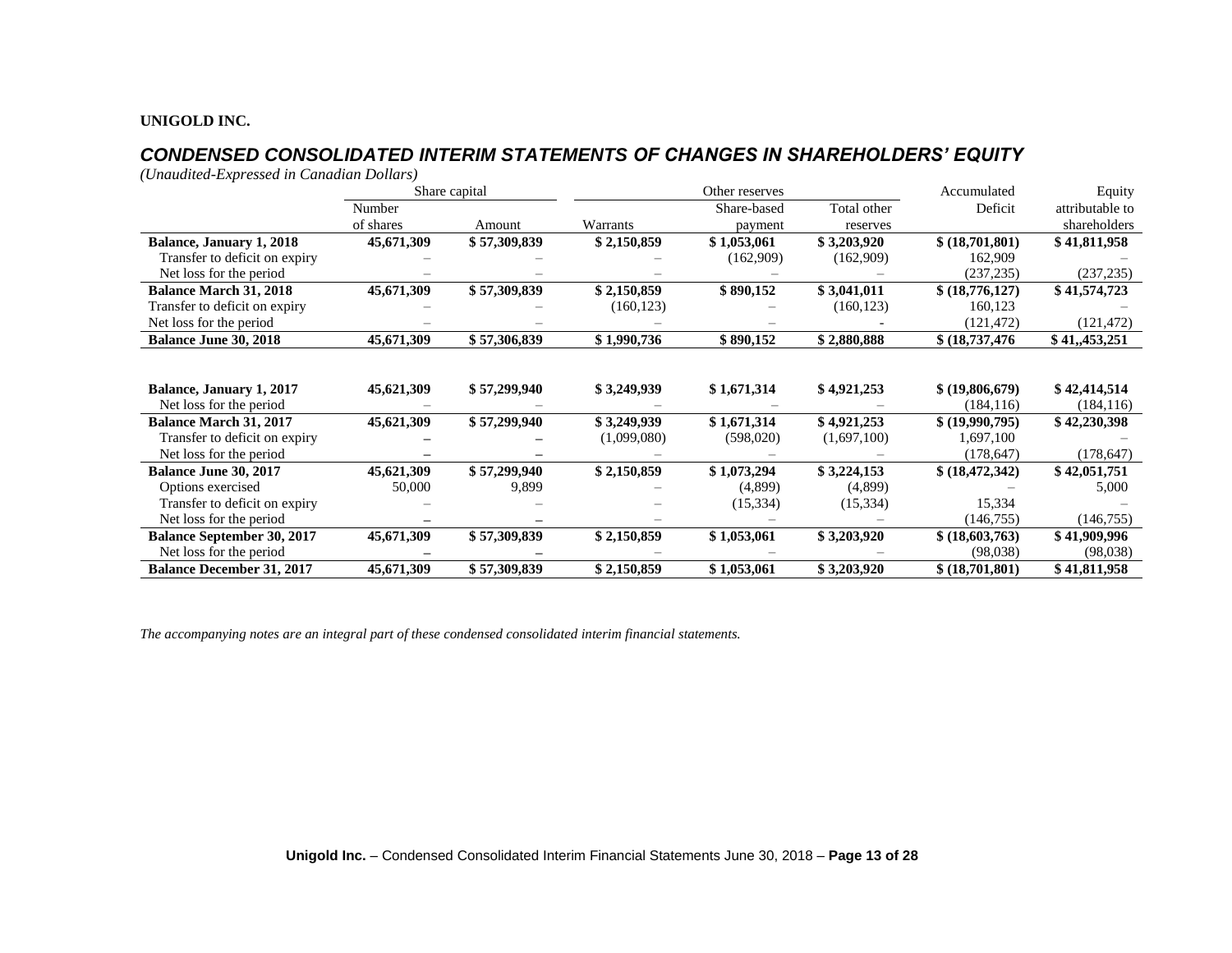## *CONDENSED CONSOLIDATED INTERIM STATEMENTS OF COMPREHENSIVE LOSS*

*(Unaudited-Expressed in Canadian Dollars)* 

|                                                     | Three months ended June 30, |              | Six months ended June 30, |              |  |
|-----------------------------------------------------|-----------------------------|--------------|---------------------------|--------------|--|
|                                                     | 2018                        | 2017         | 2018                      | 2017         |  |
| <b>Operating expenses</b>                           |                             |              |                           |              |  |
| Compensation (Note 11)                              | \$71,762                    | \$82,223     | \$156,933                 | \$178,779    |  |
| Professional and consulting fees                    | 17,828                      | 57,964       | 31,695                    | 108,727      |  |
| Travel and business development                     | 2,031                       | 1,887        | 15,260                    | 16,759       |  |
| Listing and shareholder information                 | 8,130                       | 12,456       | 22,500                    | 23,073       |  |
| General and administrative expenses                 | 21,140                      | 23,674       | 39,147                    | 39,012       |  |
| Amortization                                        |                             | 186          |                           | 372          |  |
| Loss on disposal of property, plant                 |                             |              |                           |              |  |
| and equipment                                       |                             |              | 89,703                    | 7            |  |
| Foreign exchange(gain) loss                         | (2,101)                     | 6,157        | 3,393                     | 6,296        |  |
| Net loss for the period before the<br>undernoted    | (118,790)                   | (184, 547)   | (358, 631)                | (373, 025)   |  |
| Investment income                                   | (2,682)                     | 5,900        | (76)                      | 10,262       |  |
| Total loss and comprehensive loss for<br>the period | \$(121, 472)                | \$(178, 647) | \$ (358,707)              | \$ (362,763) |  |
| Net loss per share - basic & diluted<br>(Note 10)   | \$ (0.00)                   | \$ (0.00)    | \$ (0.01)                 | \$ (0.00)    |  |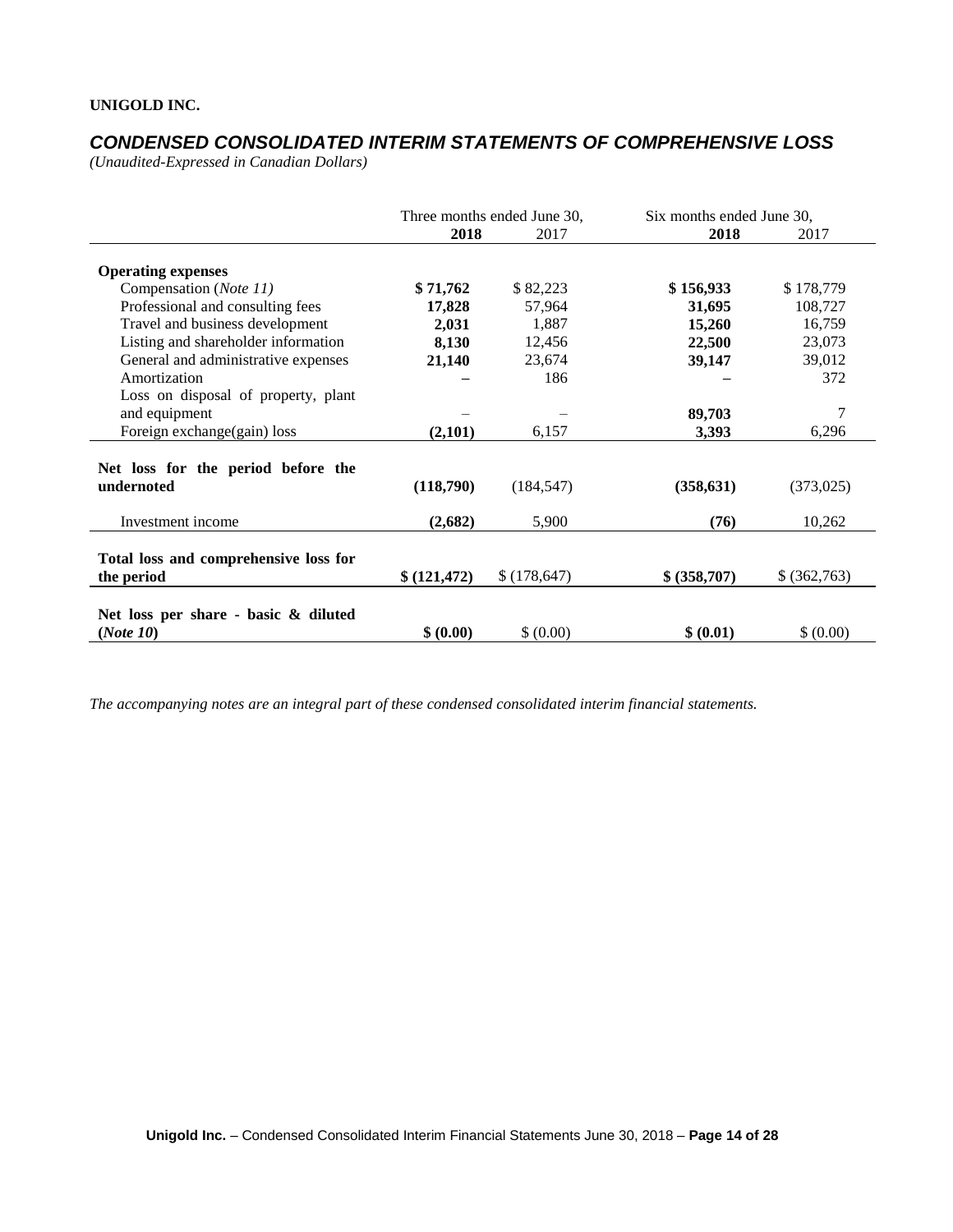## *CONDENSED CONSOLIDATED INTERIM STATEMENTS OF CASH FLOWS*

*(Unaudited-Expressed in Canadian Dollars)* 

| For the six month period ended June 30,          | 2018         | 2017         |
|--------------------------------------------------|--------------|--------------|
|                                                  |              |              |
| <b>Cash flows from operating activities</b>      |              |              |
| Net loss for the period                          | \$ (358,707) | \$ (362,763) |
| Adjustments to add/(deduct) non-cash items       |              |              |
| Amortization                                     |              | 372          |
| Loss on disposal of property, plant and          |              |              |
| equipment                                        | 89,703       | 7            |
| Deduct investment income                         | (11, 014)    | (8,795)      |
|                                                  | (280, 018)   | (371, 179)   |
| Working capital adjustments                      |              |              |
| Other receivables                                | 15,332       | 16,605       |
| Other financial assets and prepaids              | 10,968       | (139)        |
| Accounts payable and accrued liabilities         | 18,560       | 16,756       |
| Net cash flows from operating activities         | (235, 158)   | (337,957)    |
|                                                  |              |              |
| <b>Cash flows from investing activities</b>      |              |              |
| Disposal of fixed assets                         |              | 5,761        |
| Acquisition of exploration and evaluation assets | (178, 783)   | (278, 137)   |
| Investment income                                | 11,014       | 8,795        |
| Net cash flows from investing activities         | (167,769)    | (263, 581)   |
|                                                  |              |              |
| <b>Cash flows from financing activities</b>      |              |              |
| Net cash flows from financing activities         |              |              |
|                                                  |              |              |
| Net decrease in cash                             | (402, 927)   | (601, 538)   |
| Cash, beginning of period                        | 1,453,259    | 2,594,593    |
| Cash, end of period                              | \$1,050,332  | \$1,993,055  |

Supplemental information pertaining to cash flows *(Note 13)*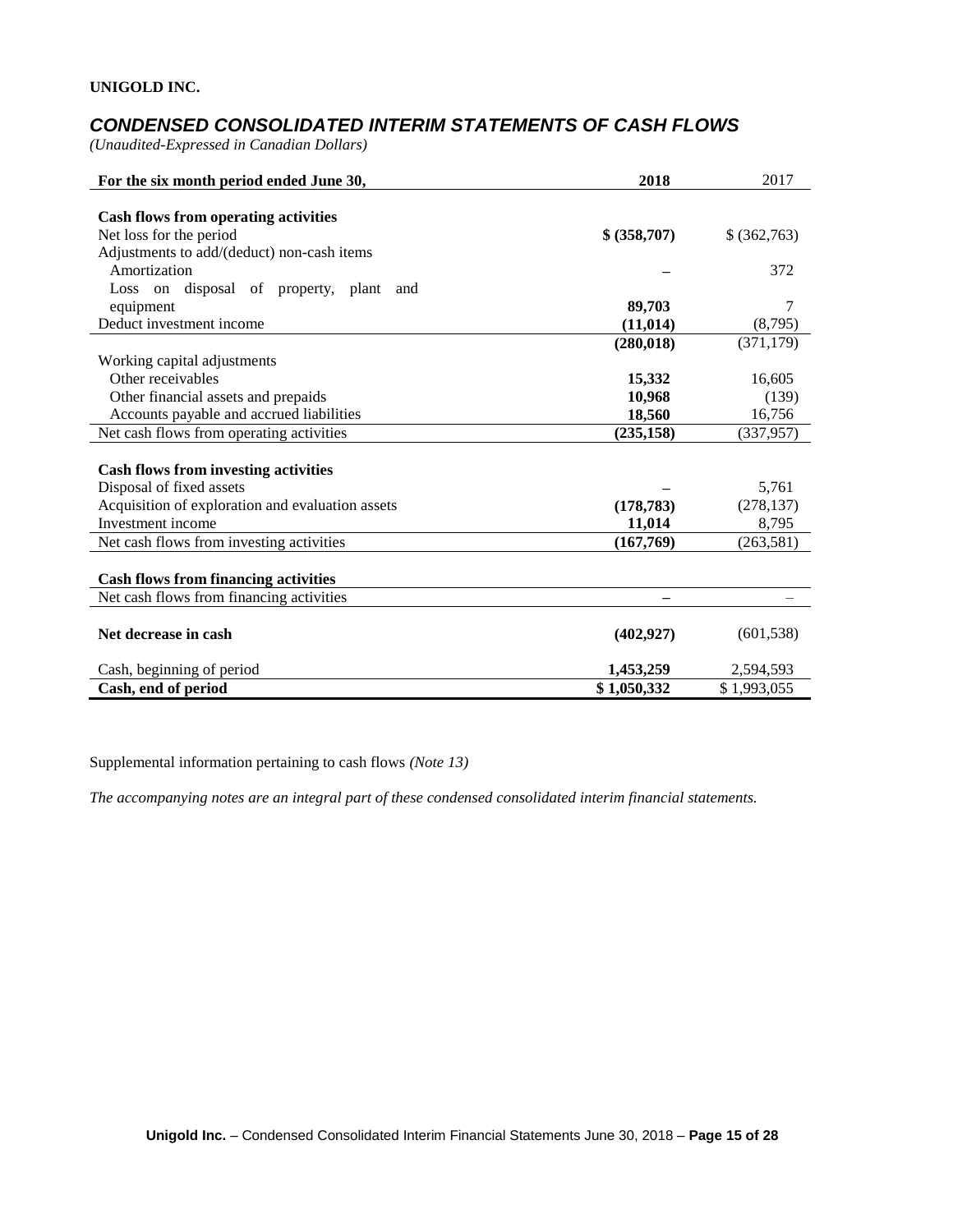## *NOTES TO THE CONDENSED CONSOLIDATED INTERIM FINANCIAL STATEMENTS*

*For the periods ended June 30, 2018 and 2017* Unaudited-Expressed in Canadian dollars unless otherwise stated.

## **1.** *Nature of Operations and Basis of Presentation*

#### *Nature of operations*

Unigold Inc. ("Unigold" or the "Corporation") was incorporated pursuant to the Business Corporations Act (Ontario) on May 9, 1990. The Corporation's executive office is located at 44 Victoria Street, Suite 1102, Toronto, Ontario M5C 1Y2.

Unigold is in the process of exploring its property in the Dominican Republic.

#### *Basis of presentation*

These condensed consolidated interim financial statements include the accounts of the Corporation, and its wholly owned subsidiary, Unigold Resources Inc., which is incorporated in Canada under the Canada Business Corporations Act, and its 97% owned subsidiary, Unigold Dominicana, S.R.L., which is incorporated in the Dominican Republic. All material intercompany balances and transactions have been eliminated.

### *2. Going Concern*

These condensed consolidated interim financial statements have been prepared on a going concern basis. The going concern basis of presentation assumes that the Corporation will continue in operation for the foreseeable future and be able to realize its assets and discharge its liabilities and commitments in the normal course of business. Because of continuing operating losses, the Corporation's continuance as a going concern is dependent upon its ability to obtain adequate financing or to reach profitable levels of operation. Management feels that there is a material uncertainty, which causes significant doubt about the Corporation's ability to continue as a going concern. To address its financing requirements, the Corporation will seek financing through measures that may include joint venture agreements, debt and equity financings, asset sales, and rights offerings to existing shareholders.

It is not possible to predict whether financing efforts will be successful or if Unigold will attain profitable levels of operation. These condensed consolidated interim financial statements do not include any adjustments to the carrying values of assets and liabilities and the reported expenses and statement of financial position classification that would be necessary should the Corporation be unable to continue as a going concern and therefore be required to realize its assets and liquidate its liabilities and commitments in other than the normal course of business and at amounts different from those in the accompany consolidated financial statements. These adjustments could be material.

### *3. Measurement Uncertainty*

The business of mining and exploring for minerals involves a high degree of risk and there can be no assurance that current exploration programs will result in profitable mining operations. The recoverability of the carrying value of exploration properties and exploration and evaluation assets, and the Corporation's continued existence is dependent upon the preservation of its interest in the underlying properties, the discovery of economically recoverable reserves, the achievement of profitable operations, or the ability of the Corporation to raise alternative financing, if necessary, or alternatively upon the Corporation's ability to dispose of its interests on an advantageous basis. Changes in future conditions could require material write-downs of the carrying values. All of the Corporation's exploration properties are located outside of Canada and are subject to the risk of foreign investment, including increases in taxes and royalties, renegotiation of contracts, currency exchange fluctuations and political uncertainty.

Although the Corporation has taken steps to verify title to the properties on which it is conducting exploration and in which it has an interest, in accordance with industry standards for the current state of exploration of such properties, these procedures do not guarantee the Corporation's title. Property title may be subject to unregistered prior agreements and non-compliance with regulatory and environmental requirements.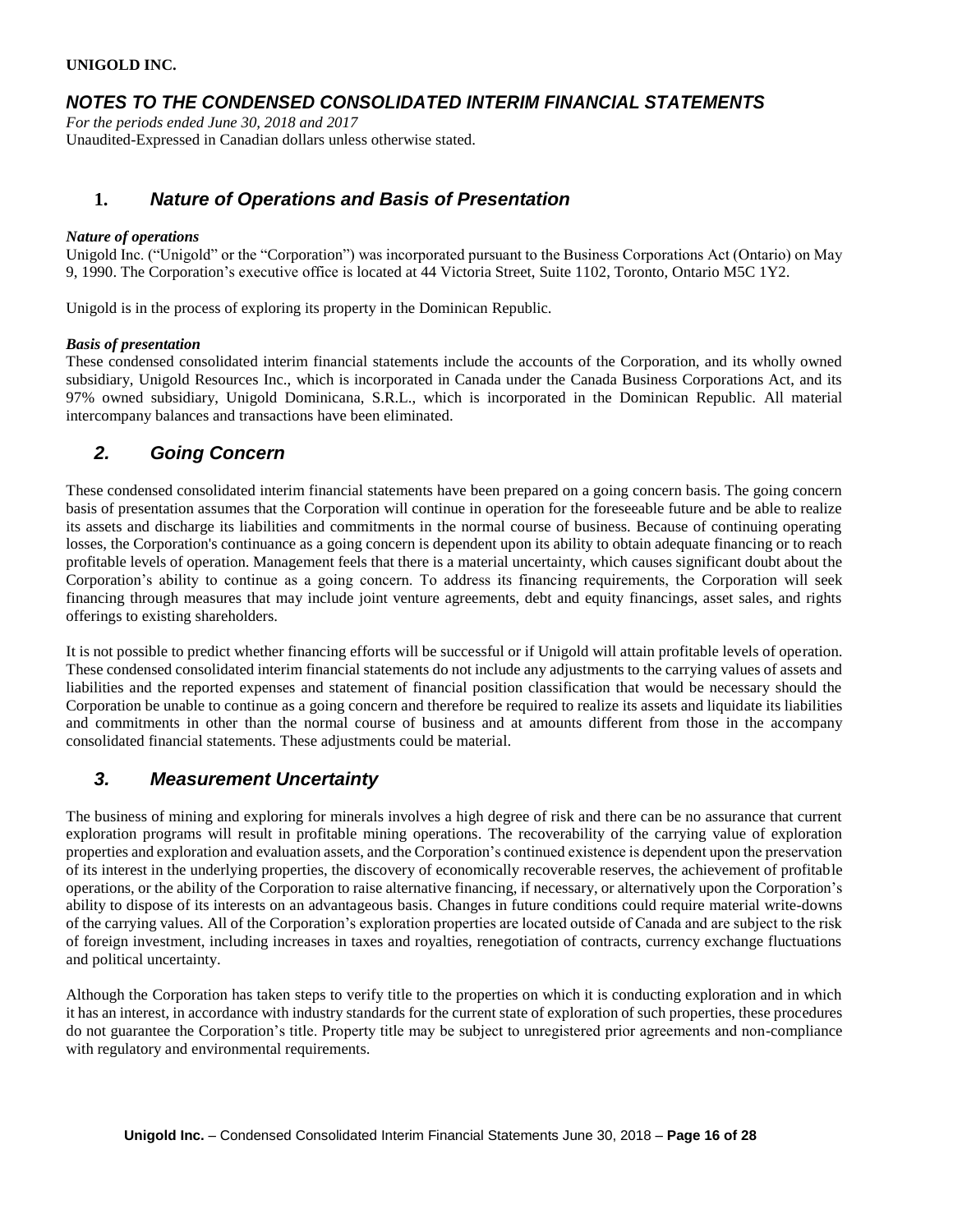## *NOTES TO THE CONDENSED CONSOLIDATED INTERIM FINANCIAL STATEMENTS*

*For the periods ended June 30, 2018 and 2017* Unaudited-Expressed in Canadian dollars unless otherwise stated.

## *4. Summary of Significant Accounting Policies*

#### **(a) Statement of compliance**

These condensed consolidated interim financial statements, including comparatives, have been prepared in accordance with International Accounting Standard ("IAS") 34 *Interim Financial Reporting* using the accounting policies consistent with International Financial Reporting Standards ("IFRS") as issued by the International Accounting Standards Board. These condensed consolidated interim financial statements have been prepared on the basis of and using accounting policies, methods of computation and presentation consistent with those applied in Unigold's 2017 Consolidated Annual Financial Statements. The accounting policies applied in these condensed consolidated interim financial statements are based on IFRS issued and outstanding as of August 22, 2018, the date the Audit Committee approved these statements. Any subsequent changes to IFRS that are given effect in the Corporation's annual consolidated financial statements for the year ending December 31, 2017 could result in restatement of these condensed consolidated interim financial statements, including the transition adjustments recognized on change-over to IFRS.

The preparation of financial statements in accordance with IAS 34 requires the use of certain critical accounting estimates. It also requires management to exercise judgement in applying the Corporation's accounting policies. See *Note 5*.

#### **(b) Basis of preparation**

The condensed consolidated interim financial statements are presented in Canadian dollars. The financial statements are prepared on the historical cost basis. In addition, these financial statements are prepared using the accrual basis of accounting except for cash flow information.

#### **(c) Accounting standards and interpretations issued but not yet adopted**

Certain pronouncements were issued by the IASB or the IFRIC that are mandatory for accounting periods on or after January 1, 2018 or later periods. Many are not applicable or do not have a significant impact to the Corporation and have been excluded. The following have not yet been adopted and are being evaluated to determine their impact on the Corporation.

IFRS 16 – Leases ("IFRS 16") was issued in January 2016 and replaces IAS 17 – Leases as well as some lease related interpretations. With certain exceptions for leases under twelve months in length or for assets of low value, IFRS 16 states that upon lease commencement a lessee recognises a right-of-use asset and a lease liability. The right-of-use asset is initially measured at the amount of the liability plus any initial direct costs. After lease commencement, the lessee shall measure the right-of-use asset at cost less accumulated depreciation and accumulated impairment. A lessee shall either apply IFRS 16 with full retrospective effect or alternatively not restate comparative information but recognise the cumulative effect of initially applying IFRS 16 as an adjustment to opening equity at the date of initial application. IFRS 16 requires that lessors classify each lease as an operating lease or a finance lease. A lease is classified as a finance lease if it transfers substantially all the risks and rewards incidental to ownership of an underlying asset. Otherwise, it is an operating lease. IFRS 16 is effective for annual periods beginning on or after January 1, 2019. Earlier adoption is permitted if IFRS 15 has also been applied. Unigold believes adoption of the new standard will not have a material impact.

#### **(d) Accounting policies**

The accounting policies applied by the Corporation in these condensed consolidated interim financial statements are the same as those applied to the Corporation's annual consolidated financial statements for the year ended December 31, 2017 and the corresponding interim reporting period. *Note 4* to those annual statements describes the significant accounting policies used by the Corporation. These interim financial statements do not include all the notes of the type normally included in an annual financial report and therefore should be read in conjunction with the Corporation's annual financial statements for the year ended December 31, 2017, as they provide an update of previously reported information.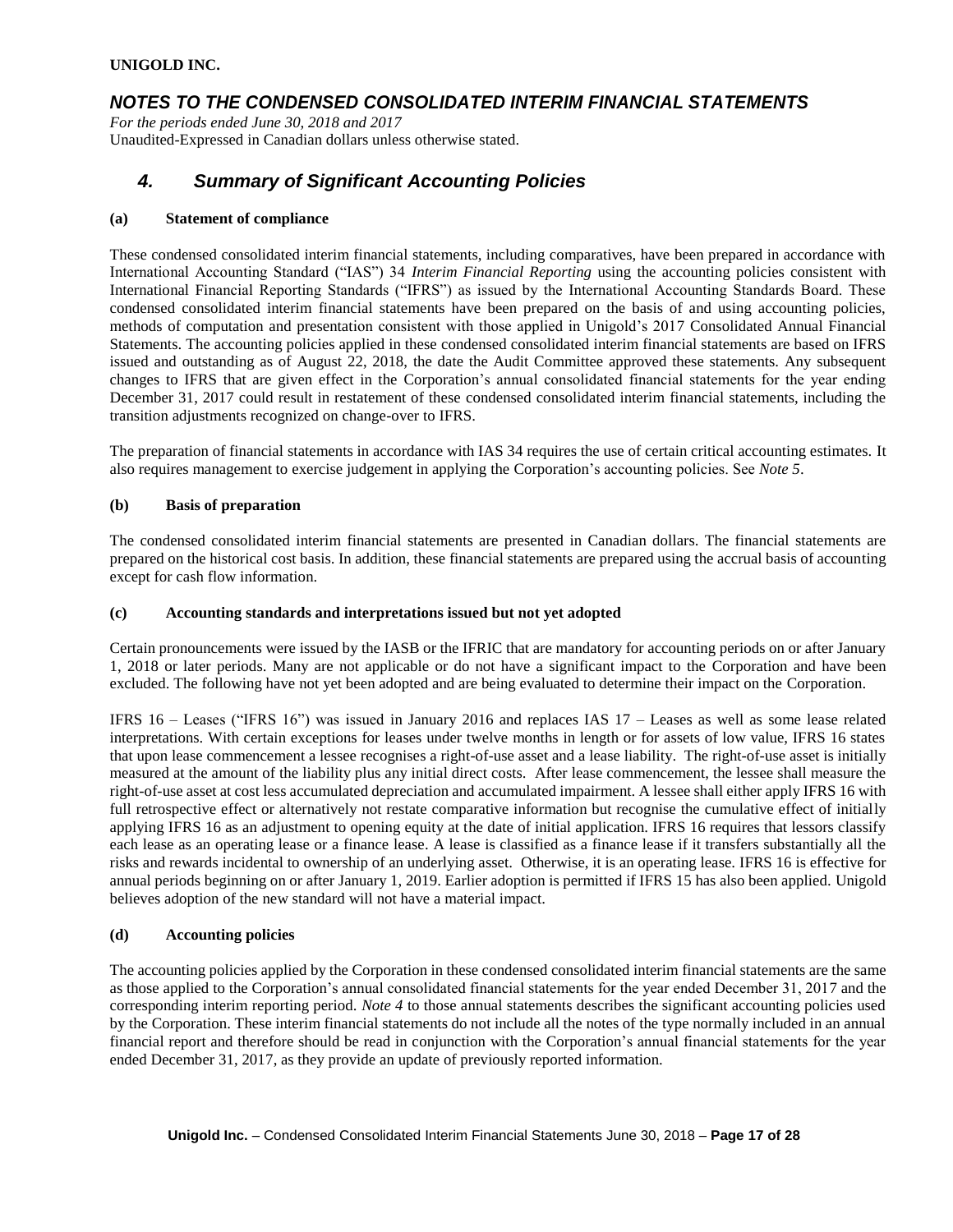## *NOTES TO THE CONDENSED CONSOLIDATED INTERIM FINANCIAL STATEMENTS*

*For the periods ended June 30, 2018 and 2017* Unaudited-Expressed in Canadian dollars unless otherwise stated.

## *5. Significant Accounting Judgments and Estimates*

The preparation of these condensed consolidated interim financial statements requires management to make estimates and assumptions that affect the reported amounts of assets and liabilities at the date of the financial statements and reported amounts of expenses during the reporting period. Actual outcomes could differ from these estimates. The condensed consolidated interim financial statements include estimates which, by their nature, are uncertain. The impacts of such estimates are pervasive throughout the consolidated financial statements, and may require accounting adjustments based on future occurrences. Revisions to accounting estimates are recognized in the period in which the estimate is revised and the revision affects both current and future periods.

Significant assumptions about the future and other sources of estimation uncertainty that management has made at the statement of financial position date, that could result in a material adjustment to the carrying amounts of assets and liabilities, in the event that actual results differ from assumptions made, relate to, but are not limited to, the following:

- i. the recoverability of exploration properties and exploration and evaluation assets which are included in the condensed consolidated interim statement of financial position;
- ii. the inputs used in accounting for valuation of warrants and options which are included in the condensed consolidated interim statement of financial position;
- iii. the inputs used in accounting for share-based compensation expense in the condensed consolidated interim statement of comprehensive loss;
- iv. the nil provision for asset retirement obligations which is included in the condensed consolidated interim statement of financial position;
- v. the estimated useful life of property, plant and equipment; and
- vi. the existence and estimated amount of contingencies (*Note 16*).

## *6. Property, Plant and Equipment*

Vehicles, field equipment, and camp and buildings relate to the Corporation's exploration activities. During the six0 month period ended June 30, 2018, \$36,420 (2017 – \$56,084) of amortization was capitalized to exploration and evaluation assets.

|                           |          |           |                 |             | Camp      |              |
|---------------------------|----------|-----------|-----------------|-------------|-----------|--------------|
|                           |          | Computer  |                 | Field       | and       |              |
| Cost                      | Land     | equipment | <b>Vehicles</b> | equipment   | buildings | <b>Total</b> |
|                           |          |           |                 |             |           |              |
| Balance December 31, 2016 | \$13,771 | \$130,482 | \$77,316        | \$1,396,041 | \$328,645 | \$1,946,255  |
| Disposals/transfer        |          | (16, 733) | (25,559)        |             |           | (42,291)     |
| Balance December 31, 2017 | \$13,771 | \$113,749 | \$51,757        | \$1,396,042 | \$328,645 | \$1,903,964  |
| Write down                |          | (113,749) |                 | (594, 044)  |           | (707,793)    |
| Balance March 31, 2018    | \$13,771 | \$        | \$51,757        | \$801.998   | \$328,645 | \$1,196,171  |
| Balance June 30, 2018     | \$13,771 | \$        | \$51,757        | \$801,998   | \$328,645 | \$1,196,171  |

| <b>Amortization and</b><br>impairment | Land |          | Computer<br>equipment |       | Vehicles | Field<br>equipment | Camp<br>and<br>buildings | <b>Total</b> |
|---------------------------------------|------|----------|-----------------------|-------|----------|--------------------|--------------------------|--------------|
|                                       |      |          |                       |       |          |                    |                          |              |
| Balance December 31, 2016             | \$   |          | \$101,236             |       | \$60,709 | \$1,012,299        | \$207,967                | \$1,382,211  |
| Amortization                          |      |          |                       | 8,773 | 3.252    | 76.752             | 24,136                   | 112,913      |
| Disposals/transfer                    |      |          | (14,992)              |       | (19,791) |                    |                          | (34, 783)    |
| Balance December 31, 2017             | \$   |          | \$95,017              |       | \$44,170 | \$1,089,051        | \$232,103                | \$1,460,341  |
| Amortization                          |      |          |                       |       | 569      | 11.801             | 5,840                    | 18,210       |
| Write down                            |      | $\equiv$ | (95,017)              |       |          | (523,073)          |                          | (618,090)    |
| Balance March 31, 2018                | \$   |          | \$                    |       | \$44.739 | \$577,779          | \$237.943                | \$860,461    |
| Amortization                          |      |          |                       |       | 569      | 11,801             | 5,840                    | 18,210       |
| Balance June 30, 2018                 | \$   |          | \$                    |       | \$45,308 | \$589,580          | \$243,783                | \$878,671    |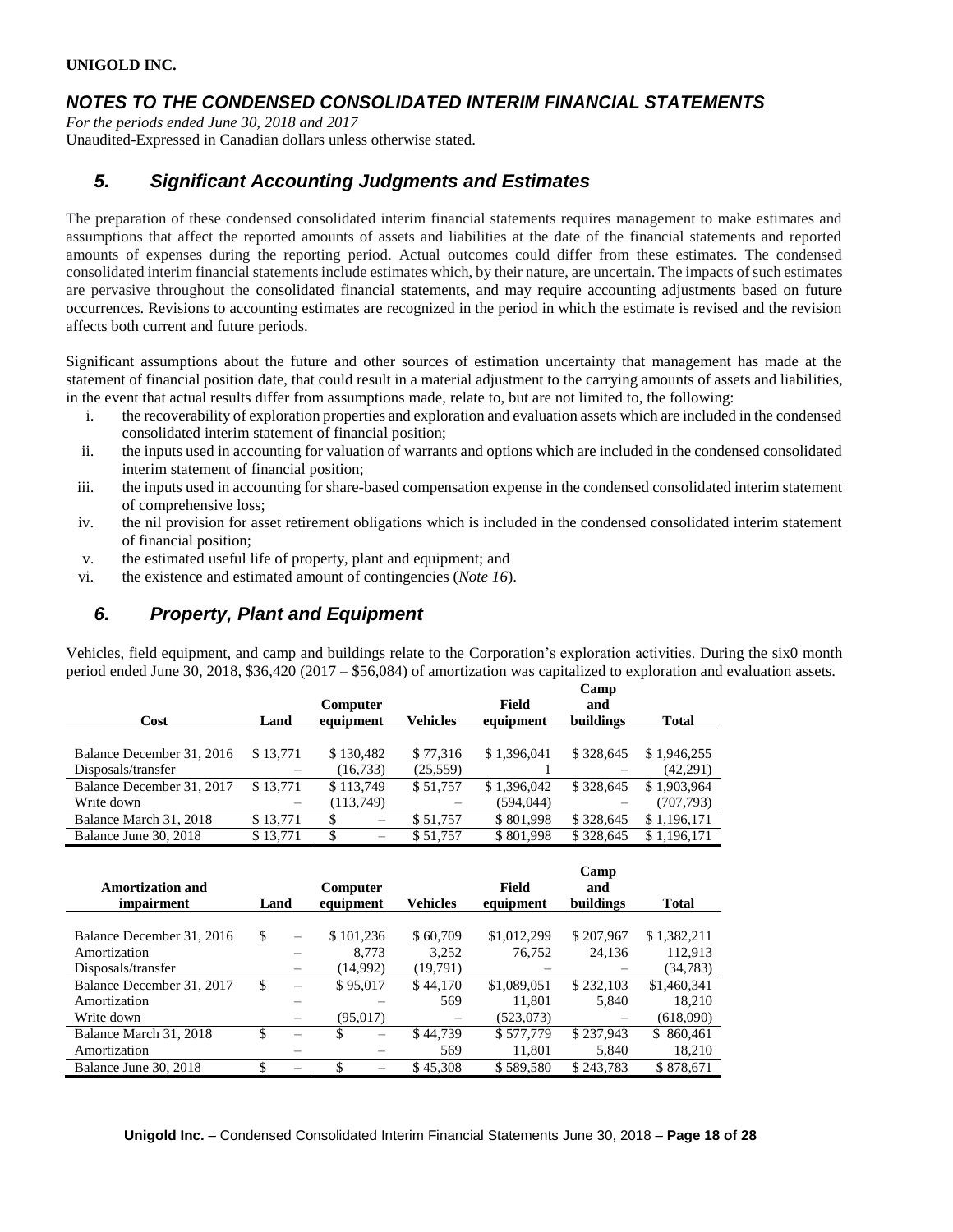## *NOTES TO THE CONDENSED CONSOLIDATED INTERIM FINANCIAL STATEMENTS*

*For the periods ended June 30, 2018 and 2017*

Unaudited-Expressed in Canadian dollars unless otherwise stated.

|                      |          |                          |          |           | Camp      |              |
|----------------------|----------|--------------------------|----------|-----------|-----------|--------------|
|                      |          | <b>Computer</b>          |          | Field     | and       | <b>Total</b> |
|                      | Land     | equipment                | Vehicles | equipment | buildings |              |
|                      |          |                          |          |           |           |              |
| At December 31, 2017 | \$13,771 | \$18.732                 | \$7.587  | \$306,991 | \$96,542  | \$443,623    |
| At March 31, 2018    | 13,771   | $\overline{\phantom{m}}$ | 7,018    | 224,219   | 90,702    | 335,710      |
| At June 30, 2018     | 13.771   | $\overline{\phantom{m}}$ | 6.449    | 212.418   | 84.862    | 317,500      |

## *7. Exploration Properties and Exploration and Evaluation Assets*

Exploration properties and deferred exploration and evaluation costs consist of the following:

|                                      | <b>Balance</b><br>December<br>31, 2016 | 2017<br><b>Additions</b> | <b>Balance</b><br>December<br>31, 2017 | 2018<br>Additions              | <b>Balance</b><br><b>June 30,</b><br>2018 |
|--------------------------------------|----------------------------------------|--------------------------|----------------------------------------|--------------------------------|-------------------------------------------|
| Exploration<br>property<br>interests | \$283,747                              | \$<br>$\frac{1}{2}$      | \$283,747                              | \$<br>$\overline{\phantom{0}}$ | \$283,747                                 |
| Exploration and evaluation<br>assets | \$39,000,999                           | \$609,247                | \$39,610,246                           | \$215,203                      | \$39,825,449                              |

#### **Neita**

The Corporation owns 100% of the exploration rights for gold, silver, copper, zinc and all associated minerals on the Neita Property in the northwestern Dominican Republic, as well as a sole and exclusive option for the commercial mining of the mineral deposits. On May 22, 2018, Unigold announced that the Ministry of Energy and Mines of the Dominican Republic has granted the Corporation the Neita Fase II Exploration Concession. The Concession is valid for a three-year period after which there is a possibility to two additional one-year extensions.

During the period ended June 30, 2018, \$36,420 (2017 – \$56,084) of amortization was capitalized to exploration and evaluation assets.

## *8. Equity Attributable to Equity Holders of the Corporation*

#### **(a) Common shares**

#### *Authorized, issued and outstanding shares*

Common shares, no par value, authorized unlimited number of shares, issued and outstanding were 45,671,309 shares as at June 30, 2018 (December 31, 2017 – 45,671,309).

|                              | <b>Number of shares</b> |            |
|------------------------------|-------------------------|------------|
| Balance December 31, 2016    | 45,621,309              | 57.299.940 |
| Balance March 31, 2017       | 45,621,309              | 57,299,940 |
| Balance June 30, 2017        | 45,621,309              | 57,299,940 |
| Option exercise              | 50,000                  | 9.899      |
| Balance September 30, 2017   | 45,671,309              | 57,309,839 |
| Balance December 31, 2017    | 45,671,309              | 57,309,839 |
| Balance March 31, 2018       | 45,671,309              | 57,309,839 |
| <b>Balance June 30, 2018</b> | 45,671,309              | 57,309,839 |

#### **(b) Reserve for warrants**

A summary of share purchase warrants outstanding and changes during the periods indicated is presented below: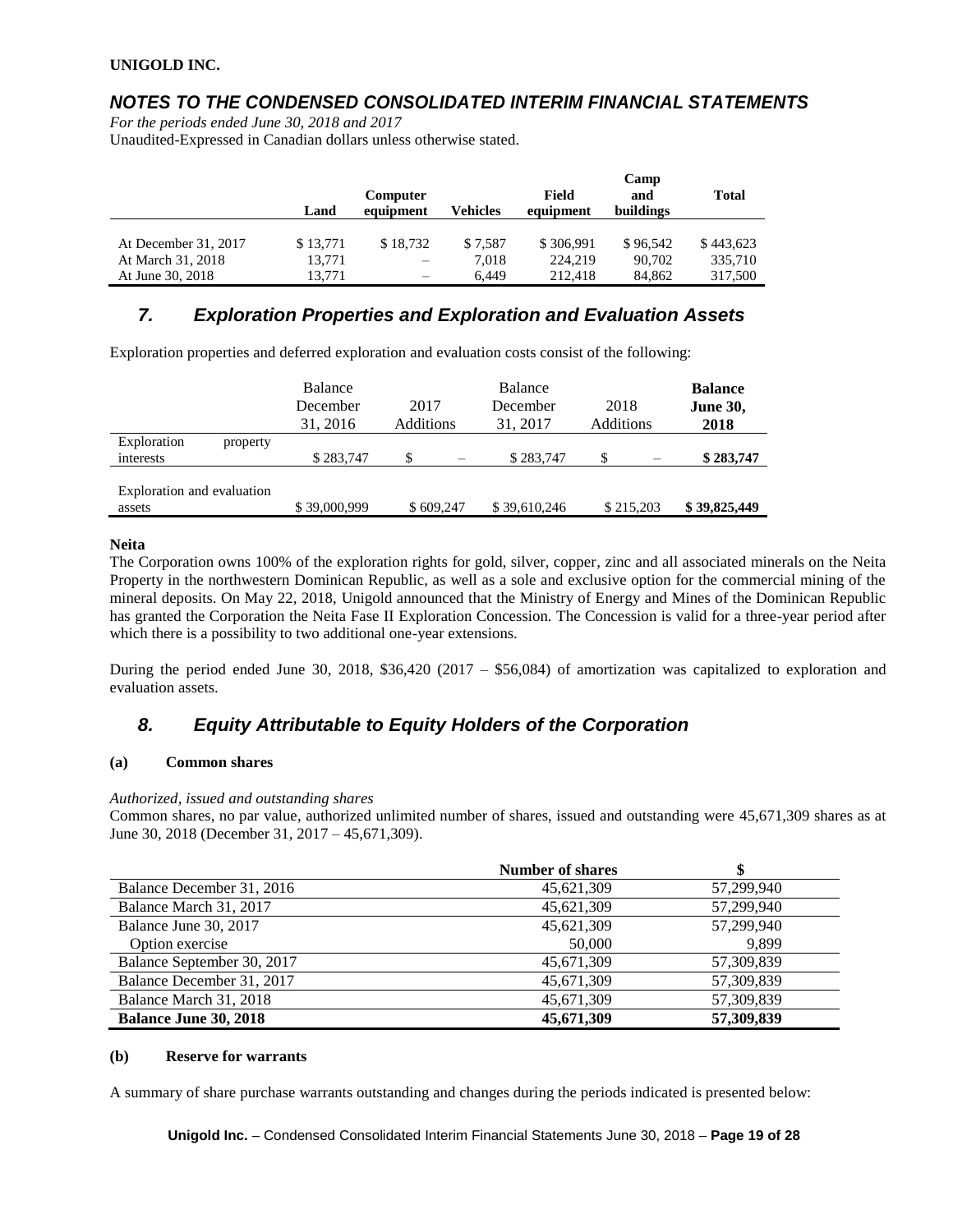## *NOTES TO THE CONDENSED CONSOLIDATED INTERIM FINANCIAL STATEMENTS*

*For the periods ended June 30, 2018 and 2017* Unaudited-Expressed in Canadian dollars unless otherwise stated.

|                              | Number of<br><b>Warrants</b> | Weighted average<br>exercise price \$ | Weighted average<br>grant date fair value \$ |
|------------------------------|------------------------------|---------------------------------------|----------------------------------------------|
| Balance December 30, 2016    | 18,620,000                   | 0.81                                  | 3,249,939                                    |
| Balance March 31, 2017       | 18,620,000                   | 0.81                                  | 3,249,939                                    |
| Expired                      | (1,500,000)                  | 0.73                                  | (1,099,080)                                  |
| Balance June 30, 2017        | 17,120,000                   | 0.44                                  | 2,150,859                                    |
| Balance September 30, 2017   | 17.120.000                   | 0.44                                  | 2,150,859                                    |
| Balance December 31, 2017    | 17,120,000                   | 0.44                                  | 2,150,859                                    |
| Balance March 31, 2018       | 17,120,000                   | 0.44                                  | 2,150,859                                    |
| Expired                      | (1,120,000)                  | 0.30                                  | (160, 123)                                   |
| <b>Balance June 30, 2018</b> | 16,000,000                   | 0.45                                  | 1,990,736                                    |

As a result of the private placement financing in May 2016, the Corporation issued 16,000,000 warrants. Each Warrant entitles the holder thereof to purchase one common share of the Corporation at an exercise price of \$0.45 at any time prior to May 25, 2018. The Corporation has the right to accelerate the expiry date of the Warrants on notice to the holders of Warrants if the closing price of the Corporation's common shares on a stock exchange in Canada is higher than \$0.90 per common share for more than 20 consecutive trading days at any time after September 26, 2016, in which case the Warrants will expire 30 days after the date on which such notice is given. On May 2, 2018, Unigold announced the expiry date of the warrants was extended until May 25, 2019.

The fair value of the warrants issued in the 2016 private placement and the value of the replacement warrants was estimated at the date of grant using the Black-Scholes option-pricing model with the following assumptions:

|                          | 2016    |
|--------------------------|---------|
| Expected life            | 2 years |
| Expected volatility      | 245 %   |
| Risk-free rate           | 0.63%   |
| Expected annual dividend | Nil     |
| Grant date fair value    | \$0.124 |

In connection with the closing of the Private Placement, the Corporation issued an aggregate of 1,120,000 broker units (the "Broker Units"). Each Broker Unit entitles the holder thereof to purchase one unit of the Corporation until May 25, 2018 at an exercise price of \$0.30 per unit. Each unit consists of one common share of the Corporation and one common share purchase warrant of the Corporation having the same terms as the Warrants. The warrants expired unexercised.

The fair value of the broker warrants issued in the 2016 private placement was estimated at the date of grant using the Black-Scholes option-pricing model with the following assumptions:

| Expected life            | 2 years |
|--------------------------|---------|
| Expected volatility      | 245 %   |
| Risk-free rate           | 0.63%   |
| Expected annual dividend | Nil     |
| Grant date fair value    | \$0.143 |

At June 30, 2018 and December 31, 2017 the Corporation had warrants issued as follows: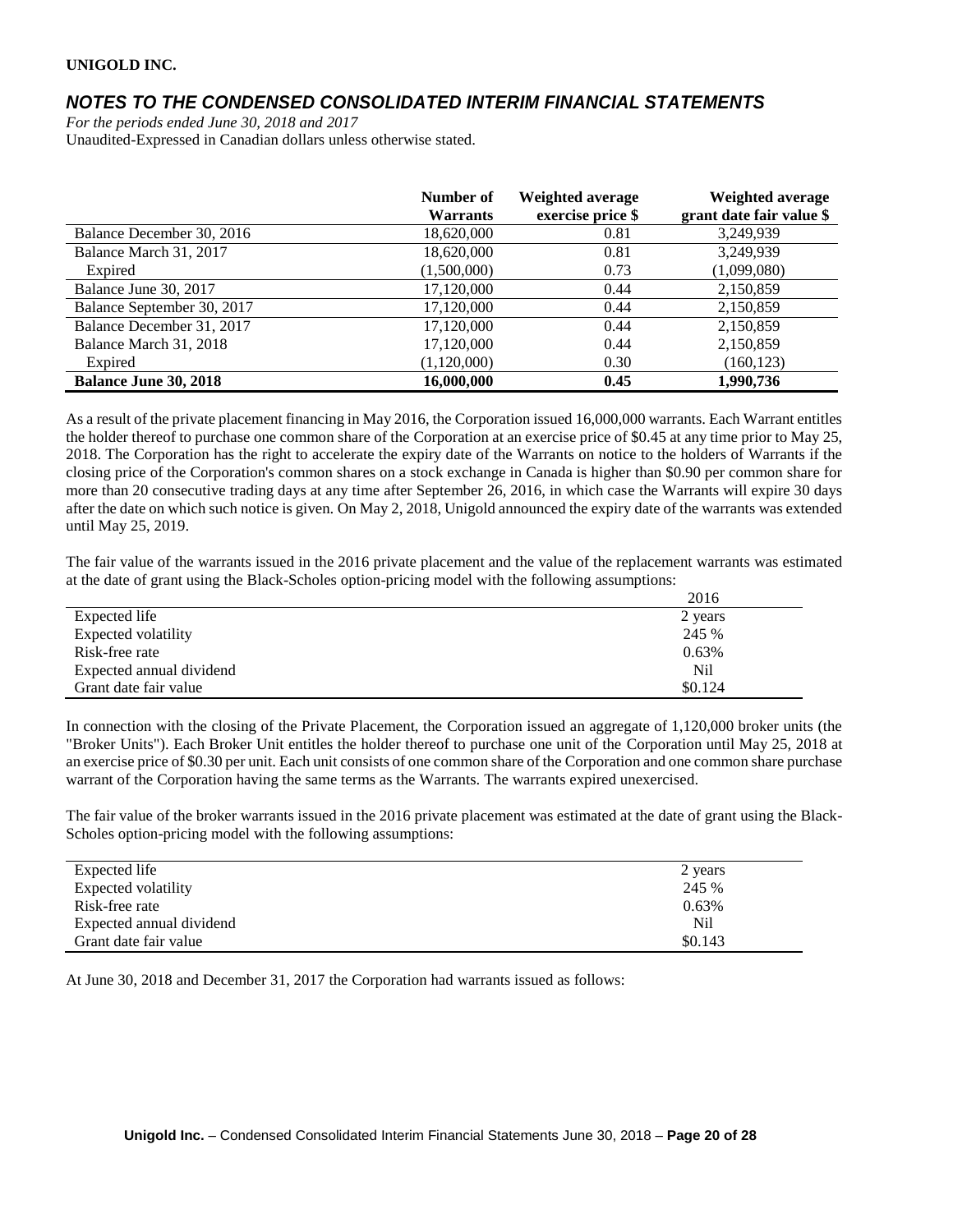## *NOTES TO THE CONDENSED CONSOLIDATED INTERIM FINANCIAL STATEMENTS*

*For the periods ended June 30, 2018 and 2017*

Unaudited-Expressed in Canadian dollars unless otherwise stated.

|                 | 2018            |                         |             | 2017             |                    |
|-----------------|-----------------|-------------------------|-------------|------------------|--------------------|
|                 |                 | Weighted                |             | Weighted         |                    |
|                 |                 | Average                 |             | Average          |                    |
|                 | Number of       | <b>Remaining</b>        | Number of   | Remaining        |                    |
| <b>Exercise</b> | <b>Warrants</b> | <b>Contractual Life</b> | Warrants    | Contractual Life |                    |
| <b>Price</b>    | Outstanding     | - Years                 | Outstanding | - Years          | <b>Expiry Date</b> |
| \$0.45          | 16,000,000      | 0.9                     | 16,000,000  | 0.5              | May 25, 2019       |
| \$0.30          |                 |                         | 1,120,000   | 0.5              | May 25, 2018       |
| \$0.44          | 16,000,000      | 0.9                     | 18,620,000  | 0.5              |                    |

#### **(c) Reserve for share-based payment**

A summary of share-based payment reserve activity during the periods indicated is presented below:

| Balance December 31, 2016                  | 1,671,314 |
|--------------------------------------------|-----------|
| Balance March 31, 2017                     | 1,671,314 |
| Balance June 30, 2017                      | 1,073,294 |
| Exercised                                  | (4,899)   |
| Expired/forfeited – transferred to deficit | (15, 334) |
| Balance September 30, 2017                 | 1,053,061 |
| Balance December 31, 2017                  | 1,053,061 |
| Expired/forfeited – transferred to deficit | (162,909) |
| Balance March 31, 2018                     | 890,152   |
| <b>Balance June 30, 2018</b>               | 890,152   |

### *9. Share - Based Payment – Employee Stock Option Plan*

The Corporation has a stock option plan (the "Plan"), the purpose of which is to attract, retain and motivate management, staff and consultants by providing them with the opportunity, through share options, to acquire a proprietary interest in the Corporation and benefit from its growth. The maximum number of options to be issued under the Plan shall not exceed 10% of the total number of common shares issued and outstanding. The options are non-transferable and may be granted for a term not exceeding five years. The exercise price of the options shall be determined by the board of directors on the basis of the market price of the common shares, subject to all applicable regulatory requirements.

A summary of the Plan activity during the periods indicated is presented below:

|                              | <b>Number</b> | Weighted average exercise price \$ |
|------------------------------|---------------|------------------------------------|
| Balance December 31, 2016    | 3,830,000     | 0.55                               |
| Balance March 31, 2017       | 3,830,000     | 0.55                               |
| Expired/forfeited            | (240,000)     | 3.30                               |
| Balance June 30, 2017        | 3,590,000     | 0.36                               |
| Exercised                    | (50,000)      | 0.10                               |
| Expired/forfeited            | (50,000)      | 0.35                               |
| Balance September 30, 2017   | 3,490,000     | 0.37                               |
| Balance December 31, 2017    | 3,490,000     | 0.37                               |
| Expired/forfeited            | (75,000)      | (2.80)                             |
| Balance March 31, 2018       | 3,415,000     | 0.32                               |
| <b>Balance June 30, 2018</b> | 3,415,000     | 0.32                               |

As at June 30, 2018 the Corporation had stock options issued to directors, officers, employees and consultants of the Corporation as follows: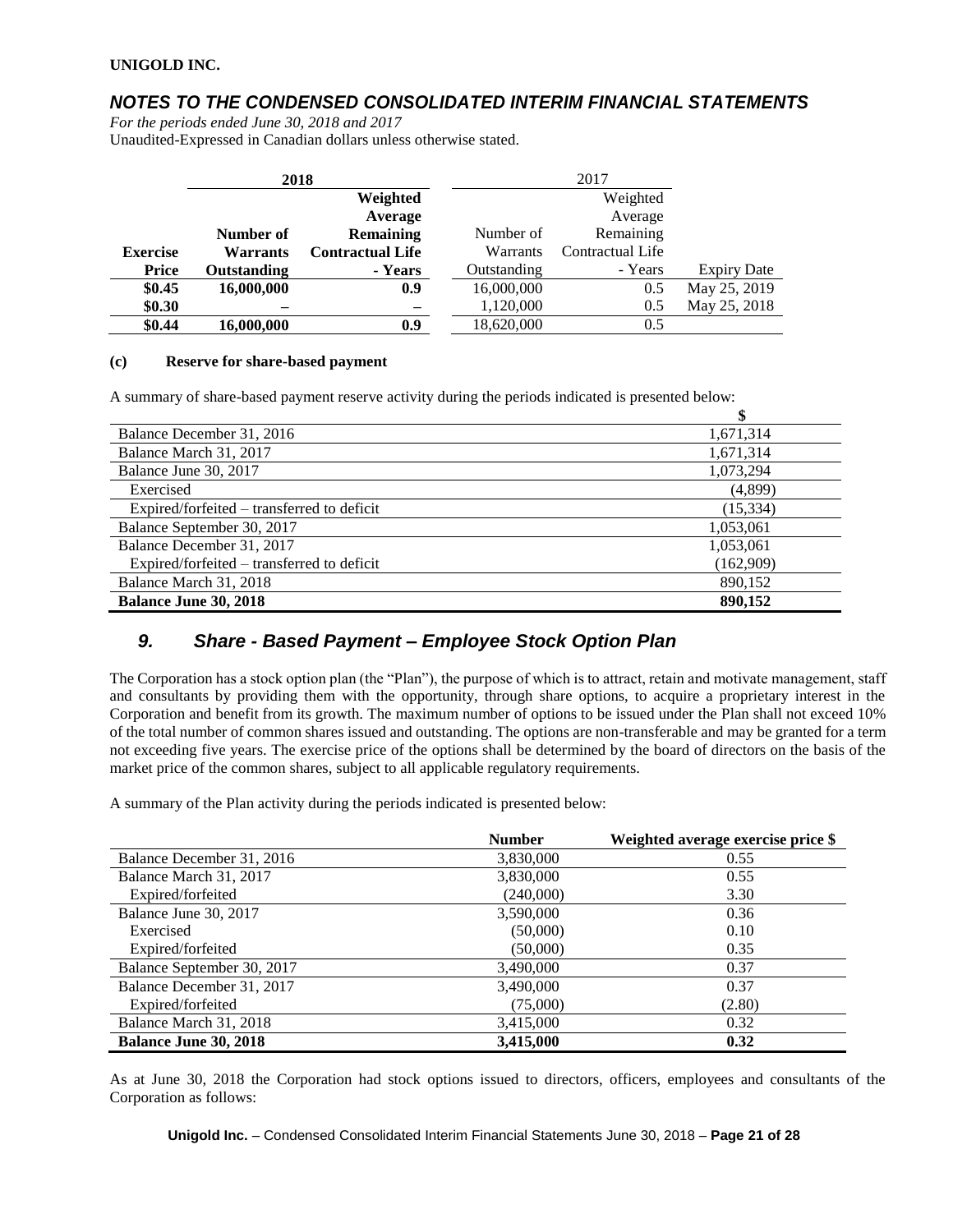## *NOTES TO THE CONDENSED CONSOLIDATED INTERIM FINANCIAL STATEMENTS*

*For the periods ended June 30, 2018 and 2017* Unaudited-Expressed in Canadian dollars unless otherwise stated.

| <b>Exercise</b> | Number of<br><b>Options</b> | <b>Weighted Average</b><br><b>Remaining Contractual</b> | Number of<br><b>Options</b> |                    |
|-----------------|-----------------------------|---------------------------------------------------------|-----------------------------|--------------------|
| <b>Price</b>    | Outstanding                 | Life – Years                                            | <b>Exercisable</b>          | <b>Expiry Date</b> |
| \$1.00          | 315,000                     |                                                         | 315,000                     | July 3, 2018       |
| \$0.10          | 1,350,000                   | 2.3                                                     | 1,350,000                   | Sep.30, 2020       |
| \$0.35          | 1,650,000                   | 3.0                                                     | 1,650,000                   | June 22, 2021      |
| \$0.50          | 100,000                     | 3.1                                                     | 100,000                     | July 21, 2021      |
| \$0.32          | 3,415,000                   | 2.4                                                     | 3,415,000                   |                    |

As at June 30, 2018, there are 1,152,131 options available for grant (2017 – 972,131). During the quarter ended June 30, 2018 share-based payment expense of \$nil was recorded (2017– \$nil). In addition, \$nil (2017– \$nil) was capitalized to exploration and evaluation assets. The weighted average exercise price of stock options exercisable as at June 30, 2018 is \$0.32 (June 30,  $2017 - $0.36$ .

## *10. Net Loss per Share*

For the three months ended June 30, 2018 and 2017, the outstanding stock options and warrants were not included in the computation of the diluted net loss per share because the effect was anti-dilutive.

|                                                                   | Three months ended June 30, |            |              | Six months ended June 30, |
|-------------------------------------------------------------------|-----------------------------|------------|--------------|---------------------------|
|                                                                   | 2018                        | 2017       | 2018         | 2017                      |
| Loss attributable to shareholders                                 | \$(121, 472)                | \$(82,223) | \$ (358,707) | \$(178,779)               |
| Weighted average number of shares                                 | 45,671,309                  | 45,621,309 | 45,671,309   | 45,621,309                |
| Basic loss per share                                              | \$ (0.00)                   | \$ (0.00)  | \$ (0.01)    | \$ (0.00)                 |
| Incremental shares on assumed exercise<br>of options and warrants |                             |            |              |                           |
| Weighted average number of shares                                 | 45,671,309                  | 45,621,309 | 45,671,309   | 45,621,309                |
| Diluted loss per share                                            | \$ (0.00)                   | \$ (0.00)  | \$ (0.01)    | \$ (0.00)                 |

## *11. Compensation*

The compensation expense of the Corporation was as follows:

|                             | Three months ended June 30, |          | Six months ended June 30, |           |
|-----------------------------|-----------------------------|----------|---------------------------|-----------|
|                             | 2018                        | 2017     | 2018                      | 2017      |
| Salaries and non-wage costs | \$35,838                    | \$52,223 | \$86.933                  | \$118,779 |
| Directors' fees             | 35,000                      | 30,000   | 70.000                    | 60,000    |
|                             | \$70,838                    | \$82,223 | \$156,933                 | \$178,779 |

## *12. Related Party Transactions*

The Corporation's related parties as defined by IAS 24, *Related Party Disclosures*, include the Corporation's subsidiaries (*Note 1*), the Board of Directors, close family members and enterprises that are controlled by these individuals and key management as well as certain persons performing similar functions. The remuneration of directors and key management of the Corporation was as follows.

|                        | Three months ended June 30. |          |           | Six months ended June 30, |
|------------------------|-----------------------------|----------|-----------|---------------------------|
|                        | 2018                        | 2017     | 2018      | 2017                      |
| Aggregate compensation | \$73.838                    | \$93.395 | \$158,712 | \$196,295                 |

**Unigold Inc.** – Condensed Consolidated Interim Financial Statements June 30, 2018 – **Page 22 of 28**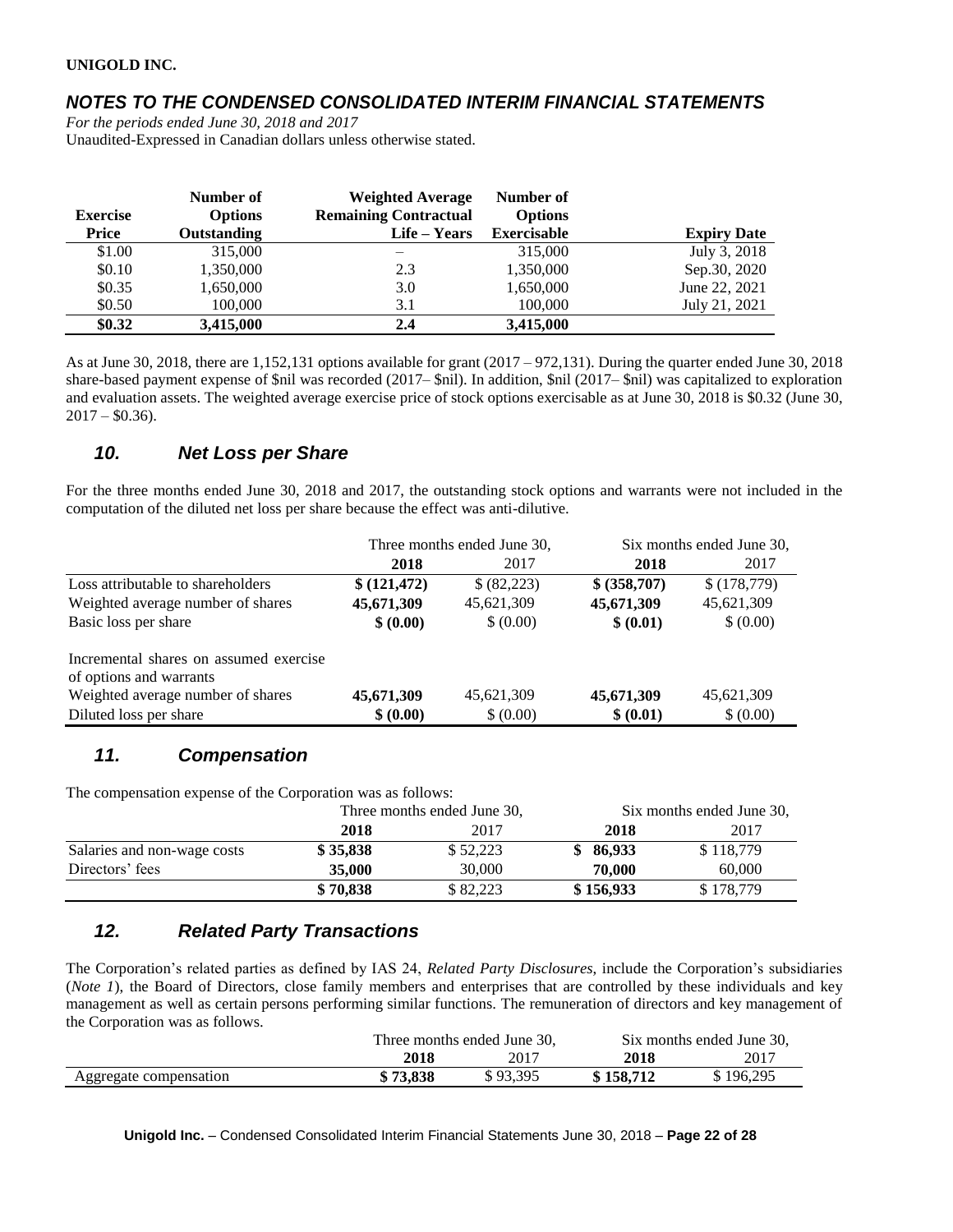### *NOTES TO THE CONDENSED CONSOLIDATED INTERIM FINANCIAL STATEMENTS*

*For the periods ended June 30, 2018 and 2017*

Unaudited-Expressed in Canadian dollars unless otherwise stated.

Included in the accounts for the periods ended June 30, 2018 and 2017 are payments made to officers, directors and corporations under the control or significant influence of officers and directors of the Corporation as follows:

|                                                                                                | Three months ended June 30, |          | Six months ended June 30, |           |
|------------------------------------------------------------------------------------------------|-----------------------------|----------|---------------------------|-----------|
|                                                                                                | 2018                        | 2017     | 2018                      | 2017      |
| services<br>fees paid to<br>Management<br>corporations controlled by<br><sub>or</sub><br>under |                             |          |                           |           |
| significant influence of an officer of the                                                     |                             |          |                           |           |
| Corporation                                                                                    | \$7,125                     | \$16,545 | \$9,713                   | \$25,545  |
| Professional fees paid to officers                                                             | 33,250                      | 49,100   | 79,000                    | 110,750   |
|                                                                                                | \$40,325                    | \$65,645 | \$88,713                  | \$136,295 |

These transactions were in the normal course of operations. .

### *13. Supplemental Information Pertaining to Cash Flows*

|                                                     | Six months ended June 30, |         |  |          |
|-----------------------------------------------------|---------------------------|---------|--|----------|
|                                                     |                           | 2018    |  | 2017     |
| Income taxes paid                                   |                           |         |  |          |
| Change in accrued exploration<br>and                |                           |         |  |          |
| evaluation assets                                   |                           | (3,225) |  | (13,016) |
| Amortization included in exploration and            |                           |         |  |          |
| evaluation assets ( <i>Note</i> 6, 7)               |                           | 36,420  |  | 56,084   |
| Share-based<br>payments<br>charged<br>to            |                           |         |  |          |
| exploration and evaluation assets ( <i>Note 7</i> ) |                           |         |  |          |

## *14. Financial Risk Management*

The Corporation's risk exposures and the impact on the Corporation's financial instruments are summarized below. There have been no changes in the risks, objectives, policies and procedures from the previous period.

#### **(a) Credit risk**

Credit risk is the risk of loss associated with a counterparty's inability to fulfill its payment obligations. The Corporation's credit risk is primarily attributable to cash and other receivables.

Cash is held with a reputable Canadian financial institution, from which management believes the risk of loss to be minimal.

Financial instruments included in other receivables consist of sales tax due from the Federal Government of Canada. Other receivables are in good standing as of June 30, 2018. Management believes that the credit risk concentration with respect to financial instruments included in other receivables is minimal.

#### **(b) Liquidity risk**

The Corporation has in place a planning and budgeting process to help determine the funds required to support the Corporation's normal operating requirements on an ongoing basis and its capital, administrative, and exploration and evaluation expenditures. The Corporation ensures that there are sufficient funds to meet its short-term requirements, taking into account its anticipated cash flows from operations and its holdings of cash and cash equivalents.

As at June 30, 2018, the Corporation has working capital of \$1,029,386 (December 31, 2017 – \$1,477,172). As of June 30, 2018, the Corporation has a cash balance of \$1,050,332 (December 31, 2017– \$1,453,259 to settle current accounts payable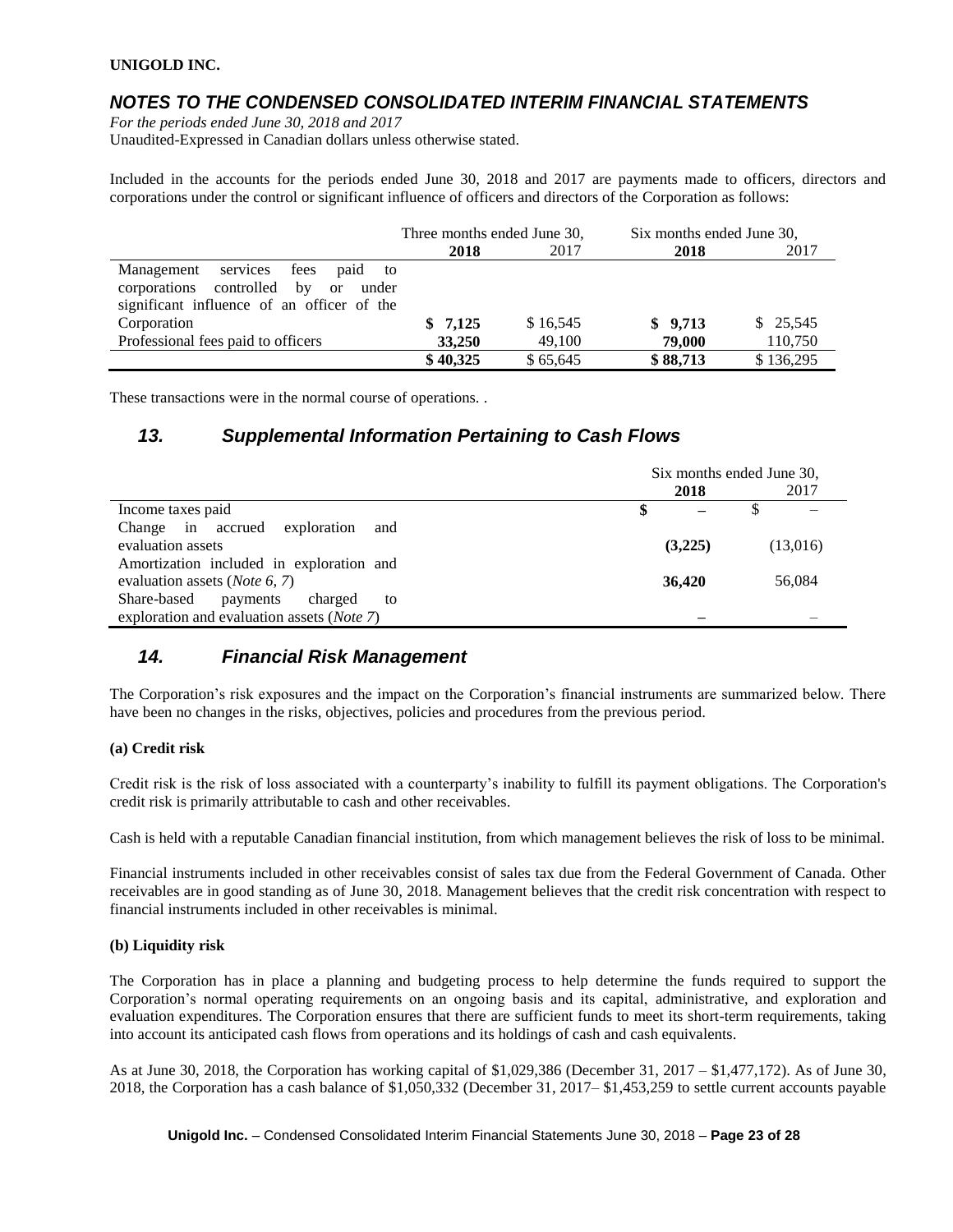### *NOTES TO THE CONDENSED CONSOLIDATED INTERIM FINANCIAL STATEMENTS*

*For the periods ended June 30, 2018 and 2017* Unaudited-Expressed in Canadian dollars unless otherwise stated.

and accrued liabilities of \$35.298 (December 31, 2017 – \$16,738). The Corporation's other current assets consist of other receivables of \$6,940 (December 31, 2017 – \$22,272) and other financial assets and prepaids of \$7,412 (December 31, 2017  $- $18,379$ ).

See also *Note 2* – Going Concern.

#### **(c) Market risk**

At the present time, the Corporation does not hold any interest in a mining property that is in production. The Corporation's viability and potential success depends on its ability to develop, exploit, and generate revenue from the development of mineral deposits. Revenue, cash flow, and profits from any future mining operations in which the Corporation is involved will be influenced by precious and/or base metal prices and by the relationship of such prices to production costs. Such prices can fluctuate widely and are affected by numerous factors beyond the Corporation's control.

#### **(d) Foreign exchange risk**

The Corporation's financings are in Canadian dollars. Certain of the Corporation's transactions with its subsidiary, Unigold Dominicana, S.R.L. are incurred in foreign currencies and are therefore subject to gains or losses due to fluctuations in exchange rates. The Corporation is therefore subject to foreign exchange risk. As at June 30, 2018, the Corporation had cash balances of \$34,052 (December 31, 2017 – \$15,539) in United States dollars. U.S. \$ accounts payable as at June 30, 2018 were U.S. \$nil (December 31, 2017 – U.S. \$nil).

Sensitivity to a plus or minus 5% change in the foreign exchange rate would not have resulted in a significant fluctuation in the loss for the period ended June 30, 2018. The Corporation does not undertake currency hedging activities to mitigate its foreign currency risk.

#### **(e) Interest rate risk**

Interest rate risk is the risk that the fair value of future cash flows of a financial instrument will fluctuate because of changes in market interest rates. The Corporation's current policy is to earn interest on bank balances which approximate rates available from investment-grade short-term deposit certificates issued by its financial institutions. The Corporation periodically monitors the investments it makes and is satisfied with the creditworthiness of its financial institutions. As of June 30, 2018, interest rate risk is minimal since the Corporation has no interest-bearing debt instruments.

A sensitivity analysis has determined that an interest rate fluctuation of 5% in interest rates would not have resulted in significant fluctuation in the interest income during the period ended June 30, 2018.

#### **(f) Fair value of financial assets and liabilities**

Fair value estimates are made at the statement of financial position date based on relevant market information and information about the financial instrument. These estimates are subjective in nature and involve uncertainties in significant matters of judgment and therefore cannot be determined with precision. Changes in assumptions could significantly affect these estimates.

The book values of cash, other receivables, other financial assets, and accounts payable and accrued liabilities, approximate their respective fair values due to the short-term nature of these instruments.

The following is a summary of the Corporation's financial instruments: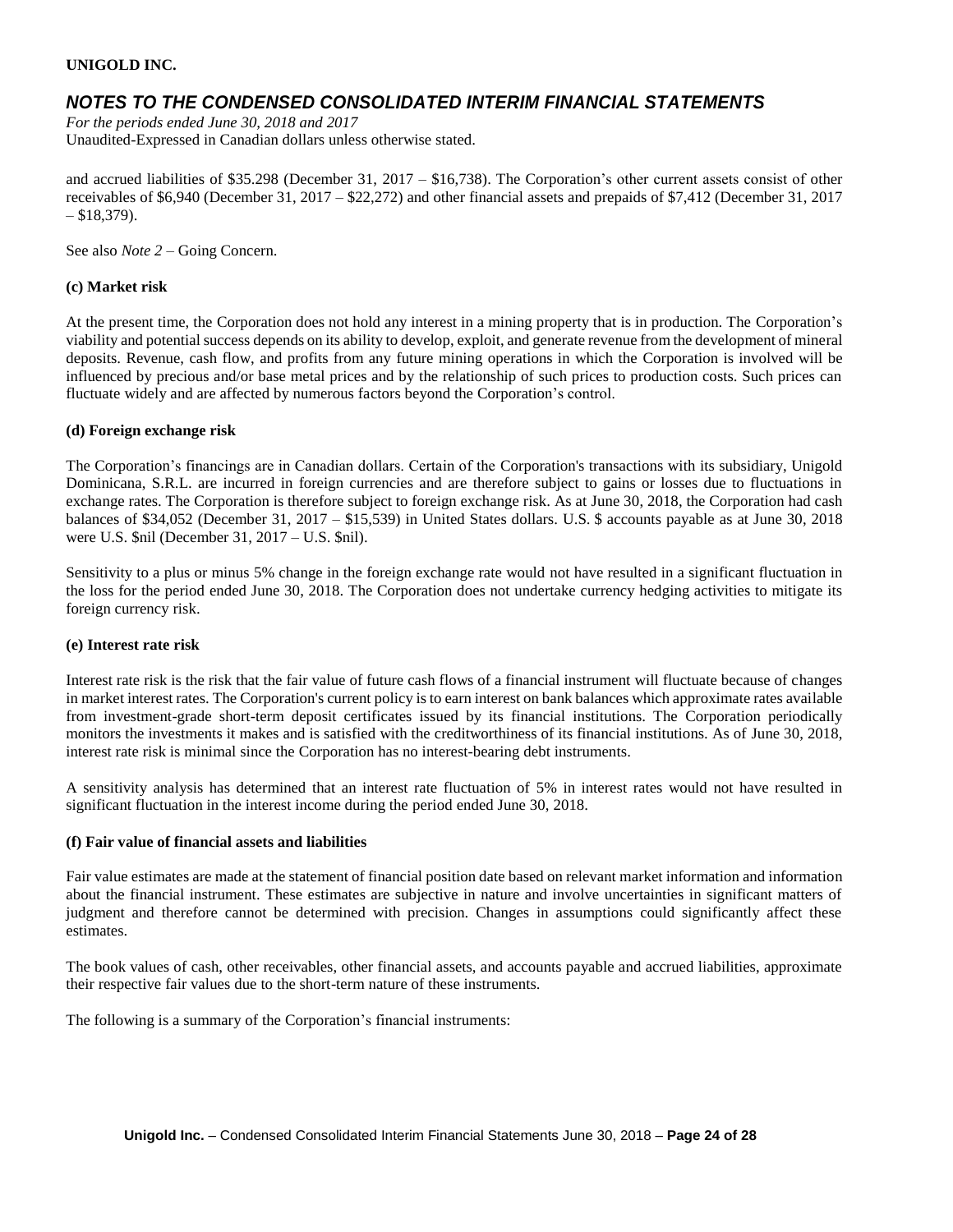## *NOTES TO THE CONDENSED CONSOLIDATED INTERIM FINANCIAL STATEMENTS*

*For the periods ended June 30, 2018 and 2017* Unaudited-Expressed in Canadian dollars unless otherwise stated.

|                                          | As at | <b>June 30, 2018</b> |             | December 31, 2017 |             |
|------------------------------------------|-------|----------------------|-------------|-------------------|-------------|
|                                          |       | Carrying             | Fair        | Carrying          | Fair        |
|                                          |       | <b>Amount</b>        | Value       | Amount            | Value       |
|                                          |       |                      |             |                   |             |
| Cash                                     |       | \$1,050,332          | \$1,050,332 | \$1,453,259       | \$1,453,259 |
| Other receivables                        |       | 6.940                | 6.940       | 22,272            | 22,272      |
| Accounts payable and accrued liabilities |       | 35,298               | 35,298      | 18.379            | 18,379      |

## *15. Capital Risk Management*

The Corporation considers its capital structure to consist of equity attributable to shareholders of the Corporation which at June 30, 2018 was \$41,453,251 (December 31, 2017 – \$41,811,958). The Corporation manages its capital structure and makes adjustments to it, in order to have the funds available to support its exploration and operations activities.

The Corporation's objective when managing capital is to safeguard the Corporation's ability to continue as a going concern in order to pursue the exploration of its exploration properties and maximize shareholder returns. The Corporation satisfies its capital requirements through careful management of its cash resources and by utilizing its existing credit facility or equity issues, as necessary, based on the prevalent economic conditions of both the industry and the capital markets and the underlying risk characteristics of the related assets. Management reviews its capital management approach on an ongoing basis. The Corporation and its subsidiaries are not subject to externally imposed capital requirements.

### *16. Commitments and Contingencies*

#### **(a) Legal proceedings**

The Corporation and its entities are party to certain legal proceedings arising in the ordinary course of business. In the opinion of management, there are no current legal proceedings or other claims outstanding, which, on final disposition, could have a material adverse effect on the financial position of the Corporation.

#### **(b) Environmental matters**

The Corporation has operated in the mineral exploration industry in the Dominican Republic for many years. The enforcement of environmental regulation in the Dominican Republic is evolving and the enforcement posture of government authorities is continually being reconsidered. The Corporation periodically evaluates its obligations under environmental regulations.

The Corporation's exploration activities are subject to various federal, provincial and international laws and regulations governing the protection of the environment. These laws and regulations are continually changing and generally becoming more restrictive. The Corporation conducts its operations so as to protect public health and the environment and believes its operations are materially in compliance with all applicable laws and regulations. The Corporation has made, and expects to make in the future, expenditures to comply with such laws and regulations.

#### **(c) Guarantees**

The Corporation has no guarantees outstanding.

#### **(d) Contingencies**

The Corporation is a party to certain employment contracts. These contracts contain clauses requiring that \$nil be paid on termination resulting from a change of control of the Corporation, \$14,000 be paid on termination for other than cause. The Dominican Republic has laws requiring payments of approximately \$100,000 if those employees are terminated. As the likelihood of these events taking place is not determinable, the contingent payments have not been reflected in these consolidated financial statements.

#### **(e) Operating contractual obligations**

Minimum contractual payments over the next five years are estimated as follows: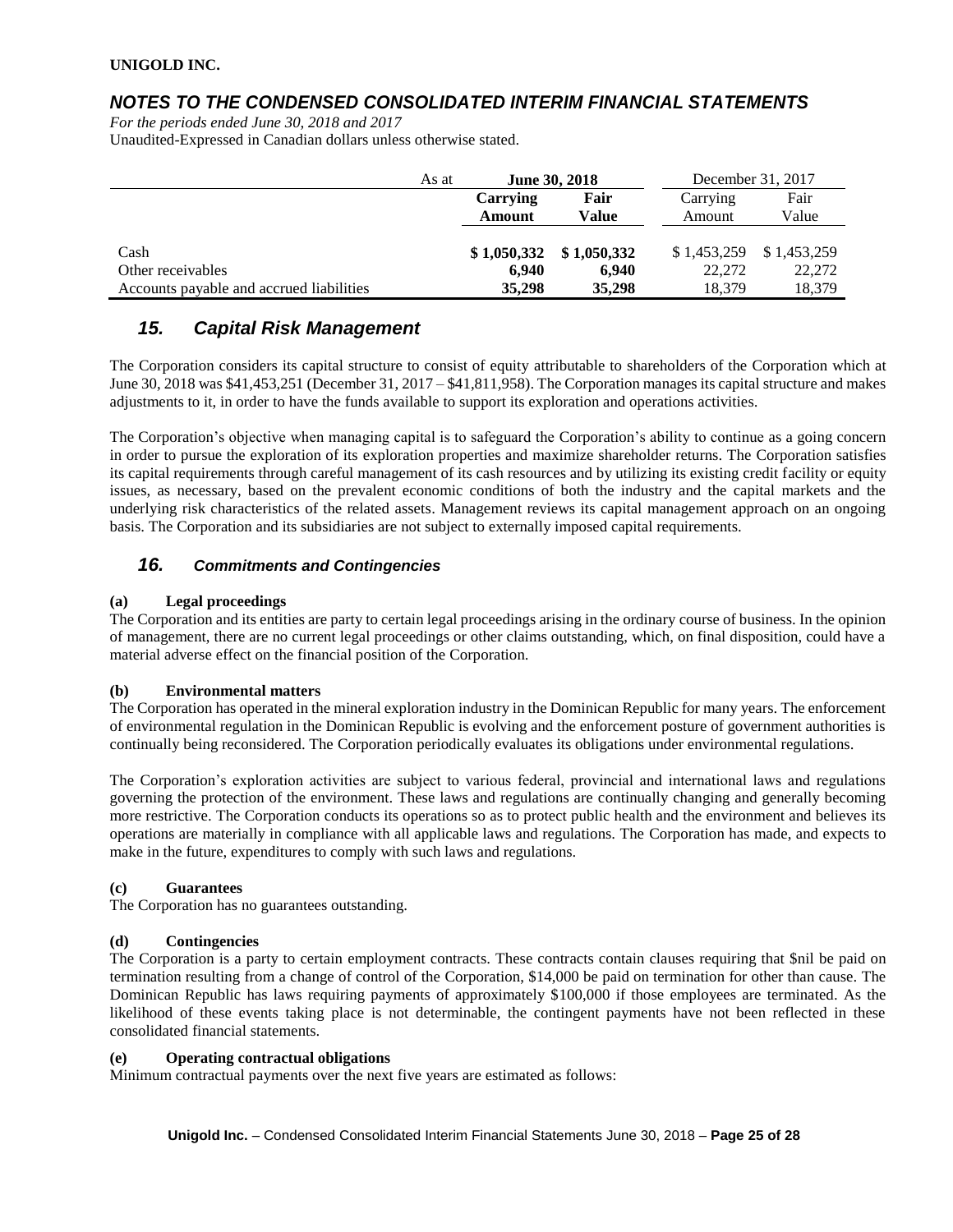## *NOTES TO THE CONDENSED CONSOLIDATED INTERIM FINANCIAL STATEMENTS*

*For the periods ended June 30, 2018 and 2017*

Unaudited-Expressed in Canadian dollars unless otherwise stated.

| Year         | Total     | 2018                   | 2019 | 2020 | 2021                     | 2022     |
|--------------|-----------|------------------------|------|------|--------------------------|----------|
| Office lease | \$4,300   | \$4,300                | –    |      | $\overline{\phantom{0}}$ | –<br>ω   |
| Services     | 117.000   | .000<br>1 <sub>7</sub> |      |      |                          | –        |
|              | \$121,300 | :1.300<br>21           | -    |      |                          | –<br>ιIJ |

The Corporation has entered into a lease for office premises. The lease has a life of six months (December 31, 2017 – one year) with renewal terms at the option of the lessee at lease payments based on market prices at the time of renewal. There are no restrictions placed upon the lessee by entering into these leases. Payments recognized as an expense were as follows:

| Period ended June 30, | 2018  | 2017  |
|-----------------------|-------|-------|
| $\text{case } r$      | 3,150 | $  -$ |
| payments              | ۱D    | 0.017 |

Non-cancellable operating lease commitments:

|                                             | As at | <b>June 30, 2018</b> | December 31, 2017 |
|---------------------------------------------|-------|----------------------|-------------------|
| Within one year                             |       | \$5,000              | \$9,000           |
| After one year but not more than five years |       |                      |                   |
| More than five years                        |       |                      |                   |

#### **(f) 2015 Private Placement**

In connection with the 2015 private placement, an investment agreement was signed which gives Osisko Gold Royalties Ltd. ("Osisko") the following rights:

(i) Participation Right: As long as Osisko holds Unigold shares equal to at least 10% of the issued and outstanding Unigold shares on a non-diluted basis, Osisko will have the right to participate in future equity financings by Unigold on a pro rata basis to its non-diluted shareholding at the applicable time.

(ii) Nomination Right: As long as Osisko holds Unigold shares equal to at least 10% of the issued and outstanding Unigold Shares on a non-diluted basis, Osisko will be entitled to nominate the greater of: (a) two (2) nominees, and (b) the number of nominees obtained by multiplying Osisko's percentage ownership of Unigold Shares (on a non- diluted basis) by the number of directors Unigold's management slate of nominees proposed to the Board (fractional numbers being rounded down to the nearest whole number) at any meeting of shareholders of Unigold.

(iii) Royalty Option: Osisko will be granted an option to purchase a 2% net smelter return ("NSR") royalty on Unigold's Neita property for a consideration of \$2,000,000, exercisable 90 days following the delivery of a feasibility study. Once exercised, Unigold will have the right to repurchase a 1% NSR (being 50% of the 2% NSR held by Osisko) for \$1,000,000 until 90 days following the achievement of commercial production.

(iv) Royalty/Stream Right: As long as Osisko holds Unigold shares equal to at least 10% of the issued and outstanding Unigold shares on a non-diluted basis, Osisko will have the right of first refusal over any royalty, stream, forward, off-take, gold loan or other agreement involving the sale of a similar interest in products from properties of Unigold that Unigold proposes to enter into from time to time. In the event that Osisko does not exercise its right of first refusal, Unigold may thereafter offer such right to a third party on terms no more favourable to such third party than those offered to Osisko.

### *17. Segmented Information*

The Corporation's only activity is mineral exploration and evaluation. All of the Corporation's land, vehicles, field equipment, and camp and buildings (see *Note 6*) are physically located in the Dominican Republic. All of the Corporation's exploration and evaluation activities referred to in *Note 7* relate to properties in the Dominican Republic.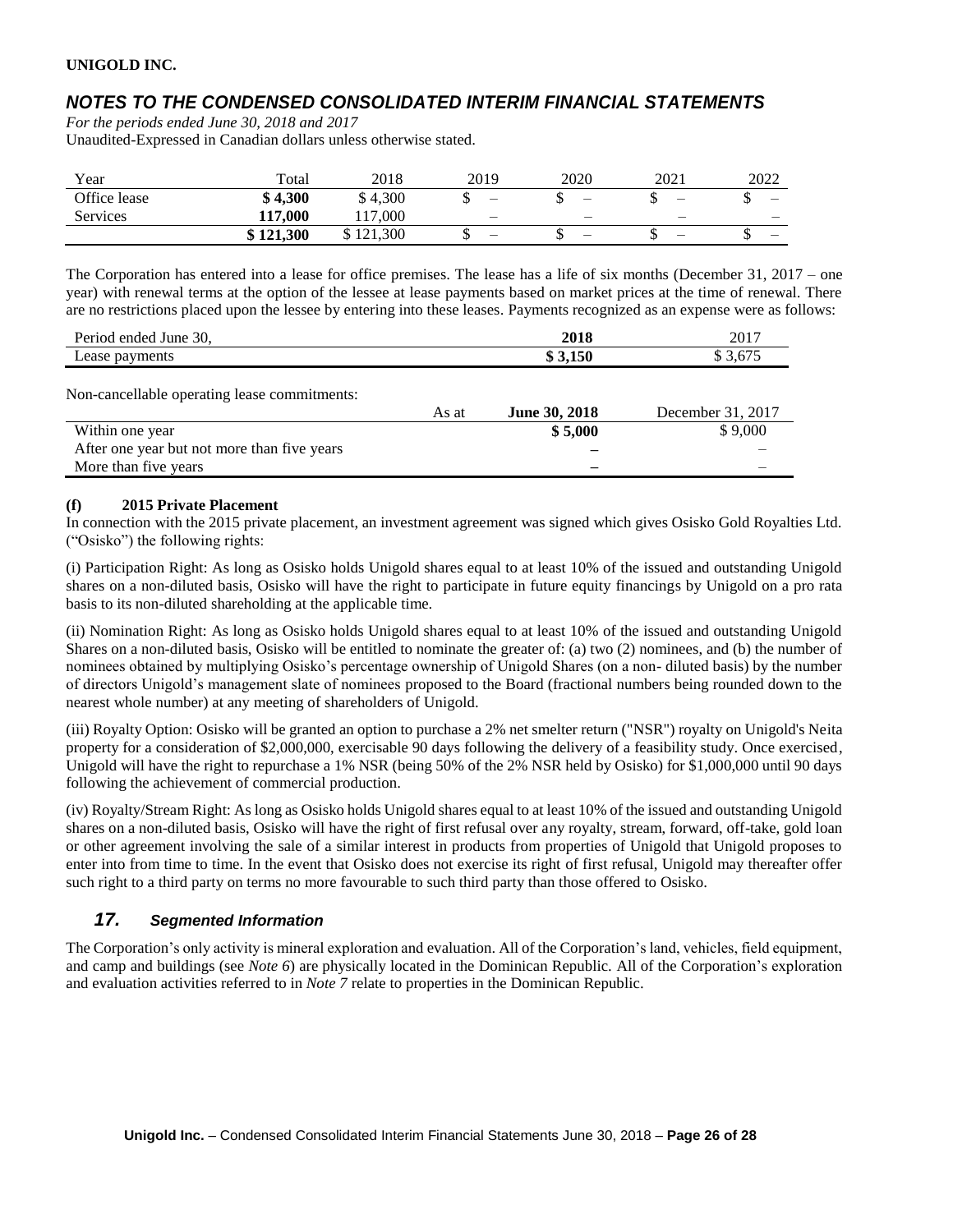## *NOTES TO THE CONDENSED CONSOLIDATED INTERIM FINANCIAL STATEMENTS*

*For the periods ended June 30, 2018 and 2017* Unaudited-Expressed in Canadian dollars unless otherwise stated.

|                      | As at and for the period ended June 30, 2018 |                  |              |  |  |
|----------------------|----------------------------------------------|------------------|--------------|--|--|
|                      |                                              | <b>Dominican</b> |              |  |  |
|                      | Canada                                       | <b>Republic</b>  | <b>Total</b> |  |  |
| Assets               | \$1,001,903                                  | \$40,489,477     | \$41,491,380 |  |  |
| Liabilities          | 34,535                                       | 763              | 35,298       |  |  |
| Amortization expense |                                              |                  |              |  |  |
| Investment income    | (87)                                         | 11               | (76)         |  |  |
| Financing expense    |                                              |                  |              |  |  |
| Other expenses       | (258, 667)                                   | (99, 964)        | (358, 631)   |  |  |
|                      |                                              |                  |              |  |  |

|                      | As at and for the year ended December 31, 2017 |              |              |  |  |
|----------------------|------------------------------------------------|--------------|--------------|--|--|
|                      | Dominican                                      |              |              |  |  |
|                      | Canada<br>Republic                             |              |              |  |  |
| Assets               | \$1,415,607                                    | \$40,415,920 | \$41,831,527 |  |  |
| Liabilities          | 12,700                                         | 4.036        | 16,736       |  |  |
| Amortization expense | (744)                                          |              | (744)        |  |  |
| Investment income    | 20,981                                         | 45           | 21,026       |  |  |
| Financing expense    |                                                |              |              |  |  |
| Other expenses       | (613,942)                                      | (13,896)     | (627, 838)   |  |  |